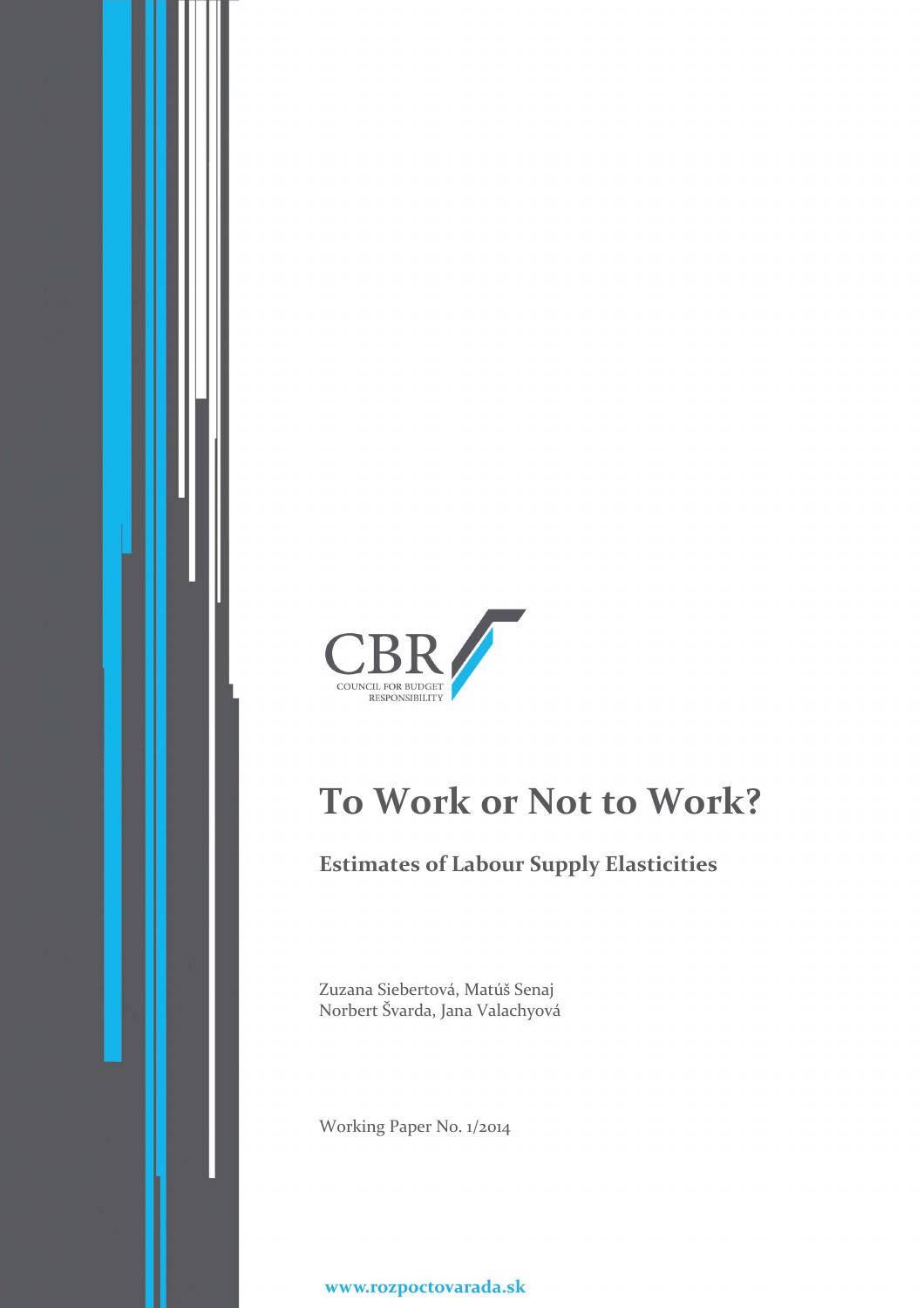

#### © SECRETARIAT OF THE COUNCIL FOR BUDGET RESPONSIBILITY

This study represents the views of the authors and do not necessarily reflect those of the Council for Budget Responsibility (CBR).

The Working Papers constitute "work in progress". They are published to stimulate discussion and contribute to the advancement of our knowledge of economic matters.

This publication is available on the CBR website (http://www.rozpoctovarada.sk/).

#### **Copyright** ©

The Secretariat of the CBR (Kancelária Rady pre rozpočtovú zodpovednosť) respects all third-party rights, in particular rights relating to works protected by copyright (information or data, wordings and depictions, to the extent that these are of an individual character). CBR Secretariat publications containing a reference to a copyright (© Secretariat of the Council for Budget Responsibility/Secretariat of the CBR, Slovakia/year, or similar) may, under copyright law, only be used (reproduced, used via the internet, etc.) for non-commercial purposes and provided that the source is mentioned. Their use for commercial purposes is only permitted with the prior express consent of the CBR Secretariat. General information and data published without reference to a copyright may be used without mentioning the source. To the extent that the information and data clearly derive from outside sources, the users of such information and data are obliged to respect any existing copyrights and to obtain the right of use from the relevant outside source themselves.

#### **Limitation of liability**

The CBR Secretariat accepts no responsibility for any information it provides. Under no circumstances will it accept any liability for losses or damage which may result from the use of such information. This limitation of liability applies, in particular, to the topicality, accuracy, validity and availability of the information.

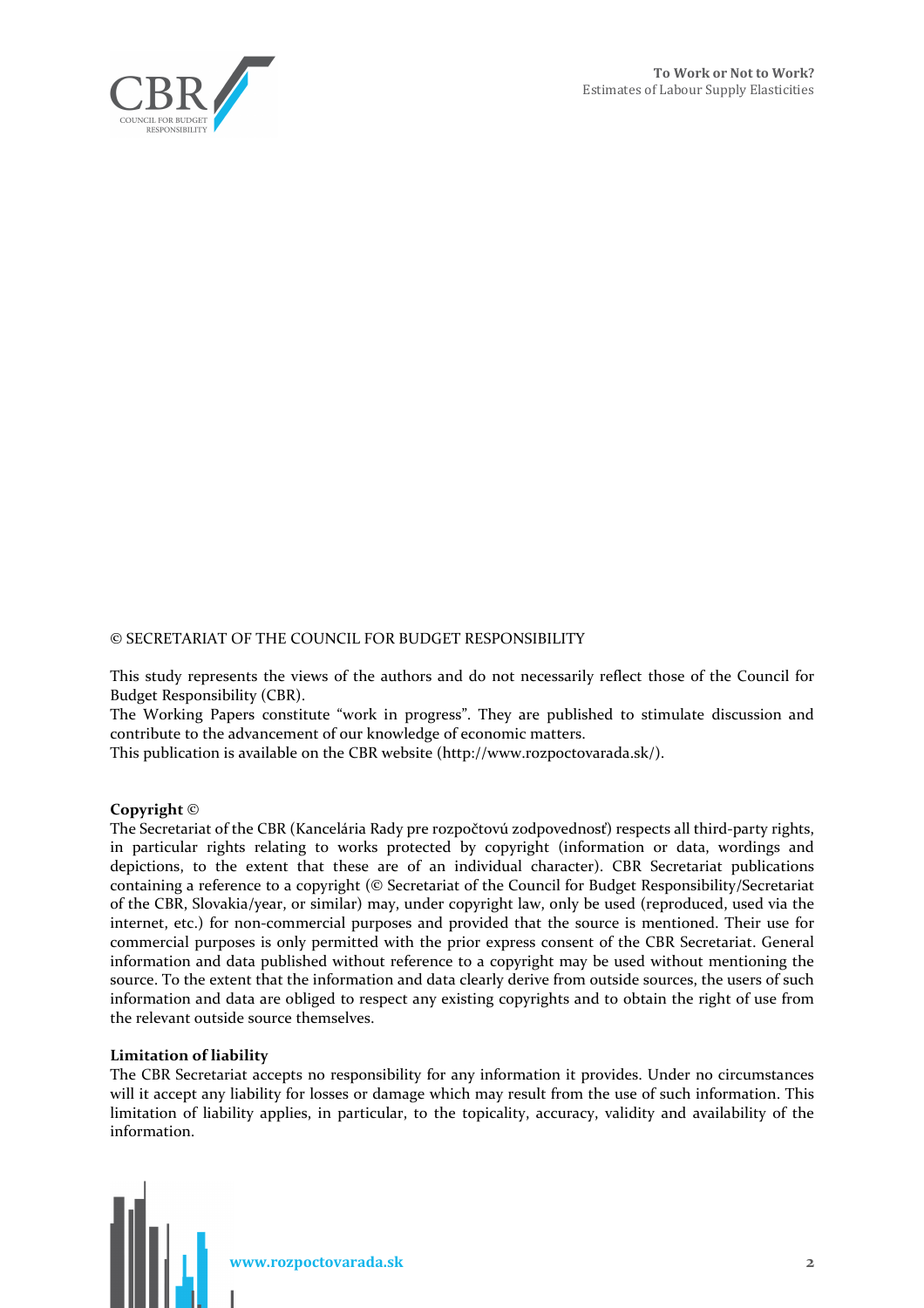

# **To Work or Not to Work? Estimates of Labour Supply Elasticities <sup>1</sup>**

*Zuzana Siebertová<sup>2</sup> , Matúš Senaj<sup>3</sup> , Norbert Švarda<sup>4</sup> , Jana Valachyová<sup>5</sup>*

# **ABSTRACT**

This paper provides a microeconometric analysis of extensive margin labour supply elasticities in Slovakia. We find that a one percent increase in net wage increases the probability of economic activity by 0.263 percentage points. Taking into account tax and transfer system details valid in 2009-2011, a one percent increase in transfers decreases the semi-elasticity of labour force participation by 0.04 percentage points. These results are broadly in line with the elasticities usually reported in the literature. Our results show that low-skilled, females and the elderly are the groups that are particularly responsive to changes in taxes and transfers. Labour market policies aimed to boost employment should concentrate on increasing marginal gains to work, especially for low-educated individuals and women.

*Keywords*: labour supply elasticity, extensive margin, Heckman model, probit *JEL classification*: H31, H53, I38, J21

 $\overline{a}$ 1 The authors would like to thank Gábor Kátay and Áron Kiss from Hungarian National Bank for their help and support in this project. They are also grateful to Martin Guzi from the Masaryk University for his valuable comments and suggestions. Special thanks goes also to Daniele Franco from the Ministry of Finance, Italy, to Michal Horváth, Ľudovít Ódor, Martin Šuster, and to our colleagues from the Council for Budget Responsibility and the National Bank of Slovakia.

<sup>2</sup> Corresponding author. Address: Council for Budget Responsibility. I.Karvaša 1, 813 25 Bratislava, Slovakia. E-Mail: siebertova@rrz.sk

<sup>3</sup> National Bank of Slovakia. E-Mail: matus.senaj@nbs.sk

<sup>4</sup> Council for Budget Responsibility. E-Mail: svarda@rrz.sk

<sup>5</sup> Council for Budget Responsibility. E-Mail: valachyova@rrz.sk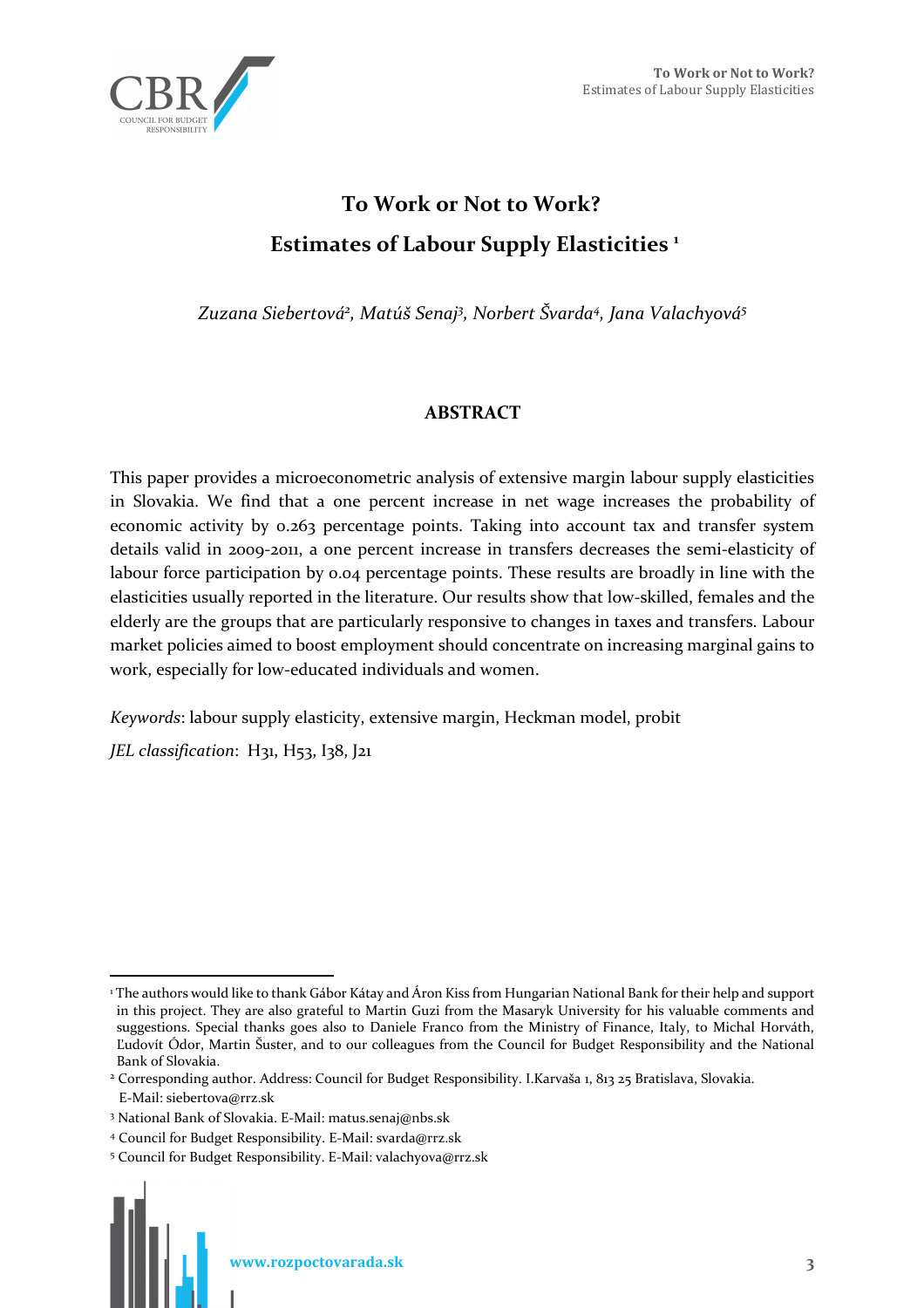

# **1 Introduction**

Motivation to work is greatly affected by income taxes levied and social system valid in a country. Analysis of labour supply behaviour is a key element when evaluating reforms of tax and transfer systems and the impact of different policies on changes in tax revenues, employment or wealth redistribution. We employ a full-parametric method to assess how the Slovak tax-benefit system can affect work incentives.

We document that participation probabilities are in general dependent on the level of net income and transfers. We find that a one percent increase in net wage increases the probability of economic activity by 0.263 percentage points. Taking into account tax and transfer system details valid from 2009 to 2011, a one percent increase in transfers decreases the semi-elasticity of labour force participation by 0.04 percentage points. These results are broadly in line with the elasticities usually reported in the literature. Hence, our general message is that in terms of labour market behaviour, the Slovaks respond to incentives much the same way as their peers in V<sub>4</sub>/OECD economies.<sup>6</sup> Policy initiatives likely to increase gains to work should result in higher participation and employment rates. Our results also show that, in line with findings for other countries, low-skilled, females and the elderly are the groups that are particularly responsive to changes in taxes and transfers. Labour market policies aimed at boosting employment should, therefore, be primarily targeted at low-educated individuals and women.

These findings are important, as inactivity and unemployment rates persist to be high in Slovakia, and little has been done to formally assess the effects of taxes and social transfers on labour market inactivity.<sup>7</sup> Our results help understanding the incentive effects of tax and benefit policies, and should help policy makers to achieve the right balance between the generosity of social benefits and financial incentives to find a job.

Our estimates are based on a structural model of labour supply where both taxes and transfers are simultaneously taken into account. We use a fully parametric approach to estimate a fully specified structural labour supply model where we address the questions of wage endogeneity<sup>8</sup>, following Benczur et al. (2012). We enrich their approach with more complex tax-benefit

 $\overline{a}$ 



<sup>6</sup> The Visegrád Group, also V4, is an alliance of four Central European states: Czech Republic, Hungary, Poland and Slovakia – established for the purposes of cooperation and furthering their European integration.

<sup>7</sup> See Appendix.

<sup>8</sup> Labour demand shifters are used as instruments for wages.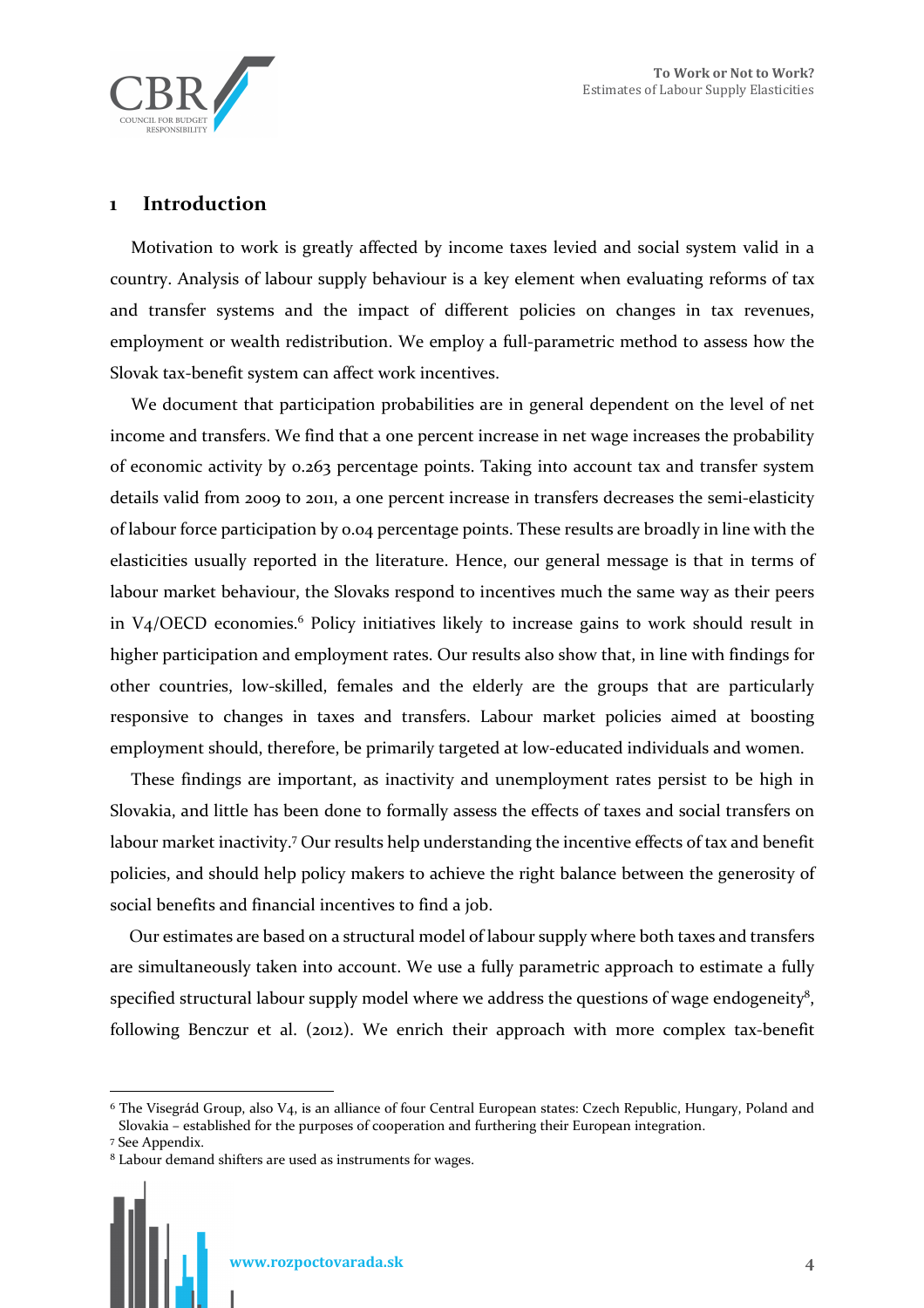

simulation tool. Our tax-benefit model covers in minute detail the joint effects of tax and benefit systems on individuals' net income. Using this methodology, individual participation probabilities are determined by comparing two states: being in labour force and being out of labour force. A key component of this approach is to precisely evaluate disposable income (including also non-labour income and social transfers) of every individual in both states. In order to do so, a concept of *gains-to-work* is introduced and defined as the sum of net wage and transfers lost due to taking up a full-time job. Slovak tax system is incorporated in our model in detail and key elements of transfer system are taken into account. A major advantage of this method is that it allows computing predictions of the impact of tax and transfer system reforms and moreover, it permits evaluation of specific government interventions and policies.

The rest of the paper is organized as follows. In the next section, we briefly summarize existing empirical approaches and the literature on estimation of labour market participation. In section 3, we present our empirical strategy (modelling approach). Section 4 follows with the data description, a brief introduction of the Slovak tax and transfer system and identification of variables in a model. Main results are reported and discussed in section 5. Finally, section 6 concludes and discusses major implications of the presented results on tax and welfare policy. In the Appendix we list definitions of main variables; we also provide some background information on labour market outcomes and policies in Slovakia, detailed information on the tax-benefit system simulations, and present some additional details of our estimations.

# **2 A Brief Review of Existing Approaches and Literature**

Literature on microeconometric estimations of labour supply elasticities is vast<sup>9</sup>. A number of studies conclude that extensive margin is much more important than intensive margin. Existing studies usually evaluate labour supply elasticities of some special demographic subgroups (single individuals, married women, couples, etc.). They usually find that wage elasticities are larger for women than for men.

However, despite the multitude of methodologies and information covered by existing studies, analyses focusing on Central and Eastern European countries are rather scarce and the

 $\overline{a}$ 9 Chetty et al. (2011) presents an interesting meta-analysis of estimates of extensive margin elasticities. They find average participation elasticity of 0.25. An overview of recent estimates of labour supply elasticities in the U.S. economy can be also found in McClelland and Mok (2012).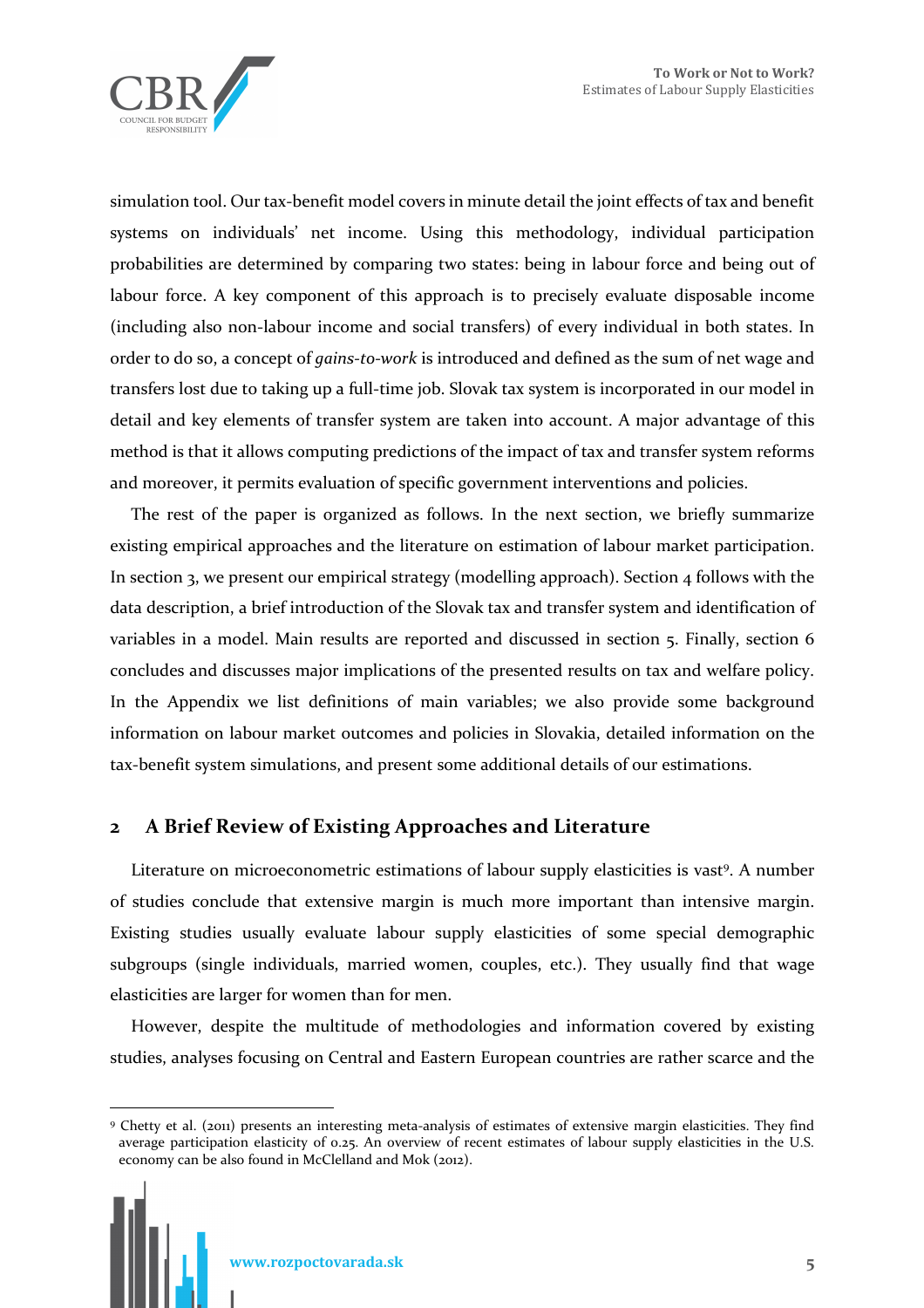

case of Slovakia has been covered only in one paper so far. Chase (1995) compares labour force participation and wage elasticities between Communist and post-Communist regimes in Slovakia and the Czech Republic. He shows that women's participation in the labour market was higher under Communism. He concludes that the effects of changes in earnings are smaller in Slovakia compared to the Czech Republic. This is probably a result of slower transformation of the Slovak economy.

In this study, we follow the approach proposed by Benczur et al. (2012). Their paper studied labour supply at the extensive margin in Hungary. The authors extend an existing structural approach by including a tax and benefit system. As a result, earnings are defined as net wage plus transfers received when working minus hypothetical transfers that are lost when taking up a job. Non-labour income is composed of social benefits, other non-labour income of the individual and income of other members of the households. On top of that, they consider hypothetical non labour income for employed individuals. As regards the participation decision, they report marginal effects of 0.29 and -0.29 for earnings and non-labour income, respectively. They also show that wages, taxes and transfers have a stronger influence on the participation decision of individuals that are older, low skilled or married women and women at child-bearing age.

Bicakova, Slacalek and Slavik (2011) focus on the Czech Republic. Their approach is more or less comparable to ours as they concentrate on the extensive margin only. After examining the outcomes of probit models it turns out that better statistical properties are achieved with the effective net wage. Authors find that wage semi-elasticities of labour supply are larger for women compared to men. However, the estimated wage semi-elasticities are very close to zero, they report 0.06 for women and 0.01 for men.

Most recent evidence on comparing labour supply elasticities in Europe and the US can be found in Bargain et al. (2012). The tax-benefit simulations are based on the Euromod project. Authors use a discrete choice model and, in a unifying framework, they confirm that the extensive margin dominates the intensive, and that own-wage elasticities are rather small.

# **3 Methodology**

In this paper we examine the effects of income taxation and transfers on the participation decision of individuals, i.e. the labour supply responsiveness at the extensive margin. We use a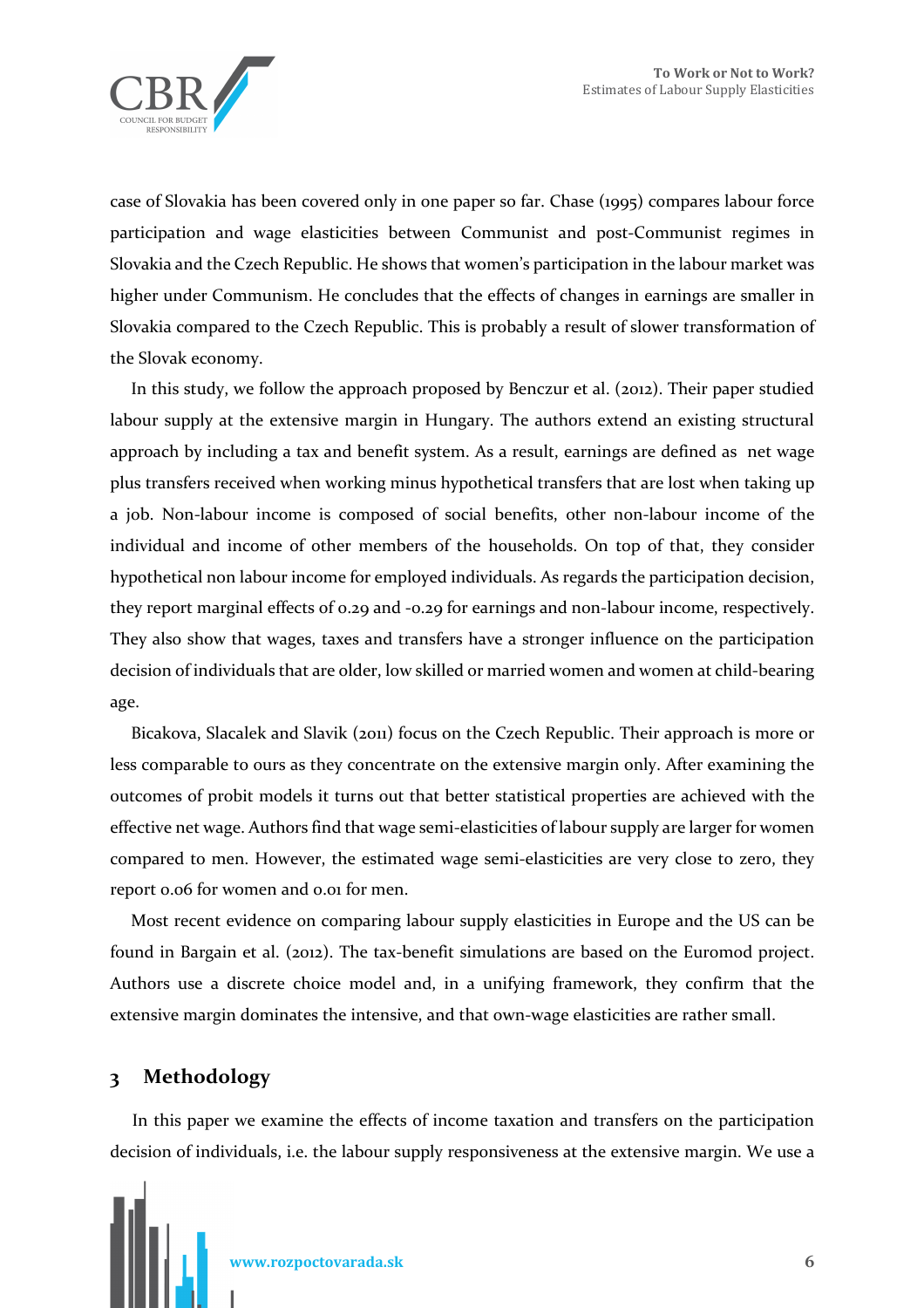

fully parametric estimation of a structural labour supply model where taxes and transfers are treated in a unifying framework.

First we briefly summarize the setup of the model and its identification. In the next subsection we present the structure of tax and benefit system in Slovakia and corresponding simulations.

# **3.1 Model and Identification**

Methodologically, we closely follow the approach presented in Benczur et al. (2012). The underlying theory starts with a standard utility maximization problem (defined as a labourleisure trade off) by using an additively separable utility function. Adding taxes and transfers to the model leads to redefinition of the reservation wage, such that the participation decision needs to be constrained to a full time job<sup>10</sup> (otherwise undefined in the structural model, see Benczur et al. (2012) for details). Estimating the probability of being economically active or employed then yields a structural probit equation.

To derive formal expressions, in the first step we introduce the concept of a *gains-to-work* variable  $W_i$  defined as a difference between net wage  $w_i$  and change in conditional transfers  $\Delta T_i$ :

$$
W_i = w_i - \Delta T_i \tag{1}
$$

where Δ $T_i = T_i^{hyp} - T_i^{obs}$  denotes a difference between hypothetical and observed transfers.

Based on the underlying theory, gains-to-work  $W_i$  should be interpreted as a difference between the net effect from being employed full-time and the net effect gained from transfers at zero hours worked. Therefore, we construct gains-to-work  $W_i$  for an individual *i* as follows:

• For the *employed* we first compute the net income – as a sum of net income from employment, non-labour income and transfers that an individual  $i$  is entitled to at a given level of income. Net income from employment is computed from the reported gross income less the simulated (by our tax-benefit model) personal income tax and social security contributions. In the next step we assume a hypothetical scenario: income from employment is set to zero (non-labour income is left at its original level) and we compute

 $\overline{a}$ 

<sup>10</sup> In Slovakia, most typical form of employment is a full-time employment. Only 2% of respondents in SK-SILC survey reported that they work part-time. Similar situation has been documented in Hungary.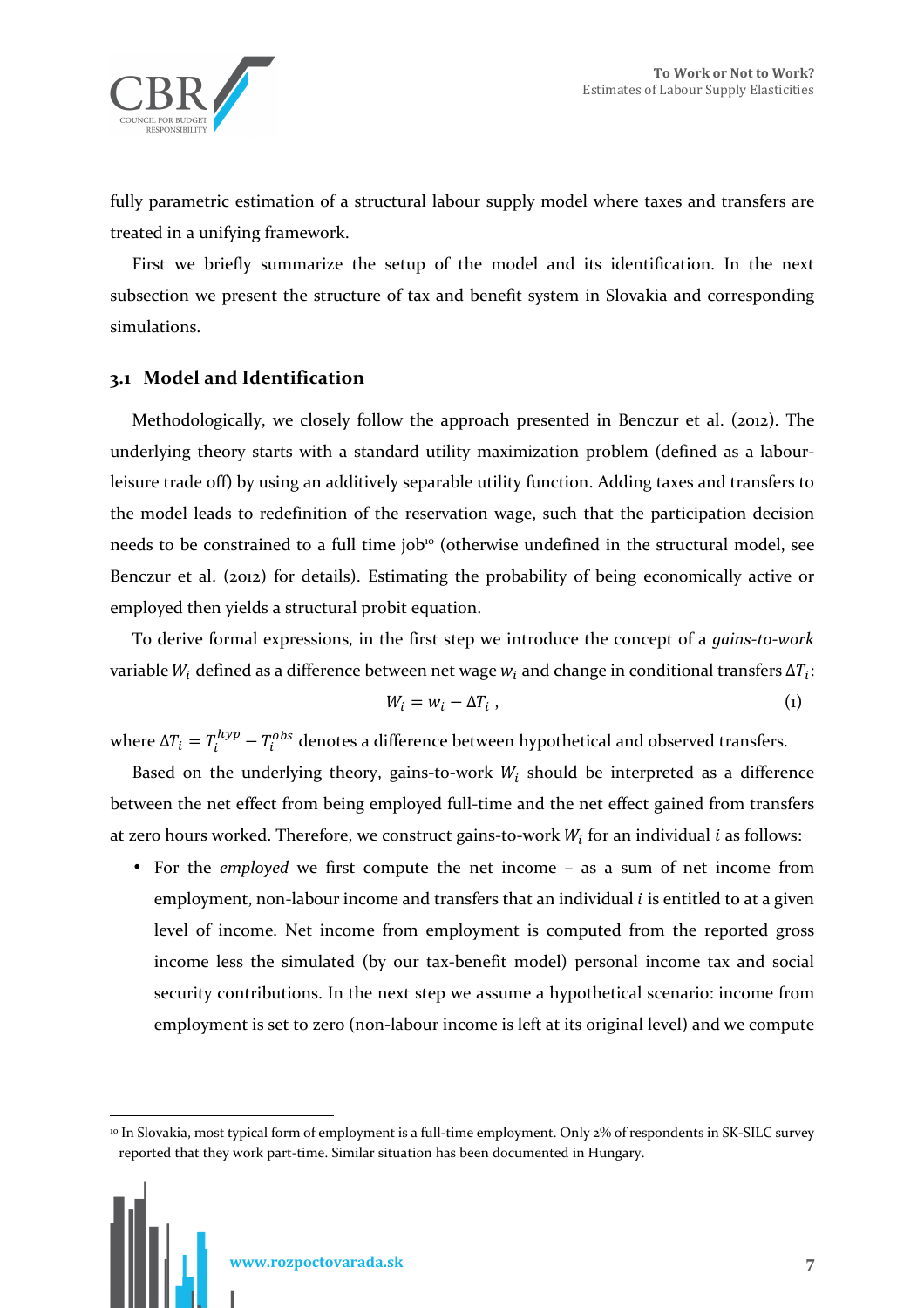

the corresponding amount of transfers an individual is entitled to.  $W_i$  is then defined as a difference between the former and latter scenario.

• For the *unemployed and inactive* we predict their gains-to-work by using a Heckman selection model (see below).

The second variable of principal interest to us is *non-labour income*  $NY_i$  which is defined as a sum of three components, namely conditional transfers, other non-labour income that an individual receives (e.g. pensions, income from property, interest, dividend payments, etc.) and income of other members of the household. Other non-labour income and income of other members of the household are independent of the labour market status of an individual, therefore they are computed in the same way for every person. However, the construction of the conditional transfers component  $T_i$  in the variable  $NY_i$  should be divided into the following steps:

- For the *employed* we assume hypothetical situation where labour income is set to zero (i.e. income "at zero hours worked") and non-labour income is left at its original values. Conditional transfers are then computed as hypothetical values an individual is entitled to by using our model of the tax-benefit system described below.
- For the *unemployed* we add one more step. First, we assign to all unemployed individuals predicted potential gross income (wage) using Heckman's methodology, where the driving factors in the model are based on personal characteristics. Then we proceed like in the case of the employed and we compute their conditional transfers.
- For *pensioners* and *other inactive* we use the actual transfers they are entitled to.<sup>11</sup>

Equipped with vectors of gains-to-work and non-labour income we can focus on modelling and identification of driving factors of participation decisions to enter the labour market. Therefore, we consider two specifications of a structural probit regression model; the first one

 $\overline{a}$ <sup>11</sup> In fact, to be consistent in the whole set up of our labour-supply model, we use the *simulated* values of transfers and other non-labour income when they are available, i.e. when they can be computed by our tax-benefit model. We use the actually observed values, as they were reported by survey participants, only when these are not simulated with our tax-benefit model.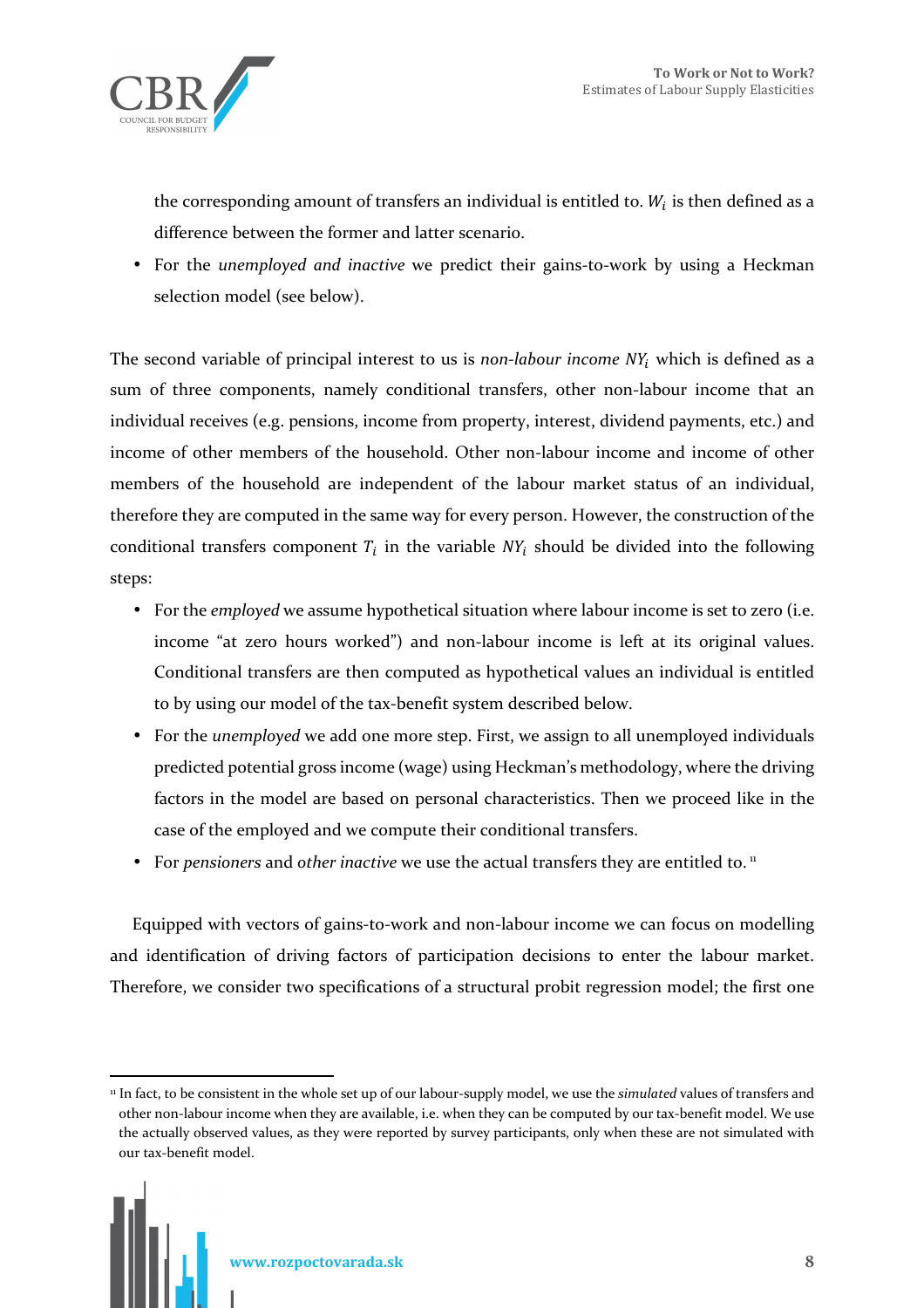

uses *economic activity* and the second one uses a dummy variable *employed* as dependent variable:

$$
Pr(\text{activity}_i) = \Phi(\gamma \log W_i + Z_i' \alpha + \psi \log N Y_i),
$$
  
(2)  

$$
Pr(\text{employed}_i) = \Phi(\gamma \log W_i + Z_i' \alpha + \psi \log N Y_i),
$$

where vectors of gains-to-work  $\widehat{\log W_i}$  and non-labour income  $\log NY_i$  enter the model in a logarithmic form<sup>12</sup> and  $Z_i$  denotes a vector of characteristics that affect the labour supply of an individual.

When unobserved characteristics of employed people systematically differ from the unobserved characteristics of unemployed, a simple wage regression estimated by OLS will provide biased estimates. Since income from employment is unobservable for those who are unemployed (it's an endogenous dummy variable), we first apply Heckman's sample selection methodology to predict the gains-to-work. In Heckman's framework, the model consists of two equations: a selection equation that estimates the probability (propensity score) of an individual to be employed/unemployed:

$$
Pr(\text{employed}_i) = \Phi(X_i'\beta + Z_i'\alpha + \psi \log NY_i), \qquad (3)
$$

where  $X_i$  is a vector of those characteristics that affect the labour demand of an individual. The estimated propensity score model is then used to estimate the coefficients of a second regression equation that models the market wage (more specifically the gains-to-work). Formally, we estimate the wage regression by using the Heckman methodology to overcome the sample selection problem:

$$
\log W_i = X_i' \beta + \rho \lambda (X_i' \beta + Z_i' \alpha + \psi \log N Y_i) + u_i , \qquad (4)
$$

where  $X_i$  is a vector of those characteristics that affect the labour demand of an individual,  $u_i$  is an error term and  $\lambda$  denotes the inverse Mill's ratio<sup>13</sup>. We assume that the error terms corresponding to equations (3) and (4) are independent across individual observations and  $j$ ointly normally distributed with correlation  $ρ$ . The model is estimated jointly by maximum likelihood method.



 $\overline{a}$ <sup>12</sup> This comes from the derivation of the structural form of the model, see Benczur et al. (2012) for details.

<sup>&</sup>lt;sup>13</sup> Inverse Mill's ratio is defined as a ratio of probability density function to the cumulative distribution function of a distribution.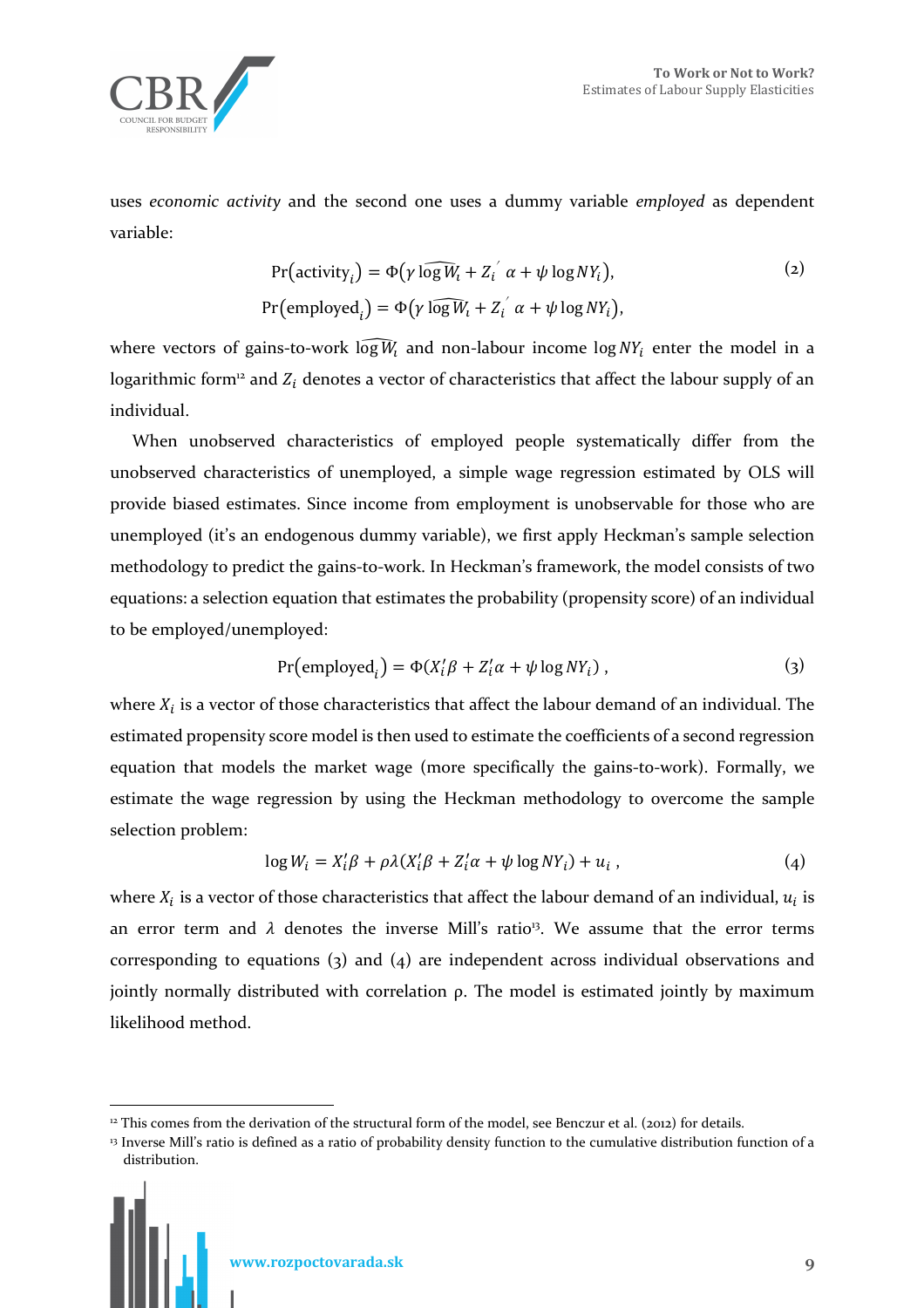

Finally,  $\widehat{\log W_i} = X'_i \hat{\beta}$  comes as a result of the unconditional linear prediction from Heckman's model. These estimates then enter the structural probit equation (2). In order to reduce the division bias, we use the predicted gains-to-work  $\widehat{\log W_t}$  for all observations (i.e. not only for employed but also for unemployed and inactive , as it is common in the labour supply literature, e.g. Bargain et al., 2012 or Breunig and Mercante, 2010).

#### **Identification**

The model is parametrically identified due to nonlinearities present in the tax-benefit system. Based on different personal characteristics (including not only the basic demographic variables but also family and household controls) and different levels of non-labour income, individuals may receive different net wages, although their gross wage is the same. As a result, they face different effective average and marginal tax rates. This provides enough cross sectional variation to estimate the gains-to-work and subsequently the elasticity of employment and participation probabilities.

#### **Elasticities**

 $\overline{a}$ 

Income elasticities in the structural labour supply model can be derived analytically. Notice that since the structural probit model is non-linear, point estimates of the coefficients do not indicate marginal effects of a unit change in the corresponding variables. To compute the marginal impact of a percentage change in gains-to-work, the probit function given by (2) should be evaluated at certain vectors  $Z$  and  $\log NY$ .

Since our wage measure gains-to-work is given in logarithm, note that in fact we evaluate semielasticities <sup>14</sup>. To calculate the corresponding income elasticities, one has to divide the computed semi-elasticities by the predicted probability of economic activity, evaluated at sample means of variables.<sup>15</sup>

<sup>&</sup>lt;sup>14</sup> Income semi-elasticity ( $\eta$ ) of labor force participation is defined as  $\eta = \frac{\partial Pr(cativity=1)}{\partial W} \times W$  implying that marginal effect of wage on the probability of economic activity can be expressed as  $MFX = \frac{\partial Pr(cativity=1)}{\partial \log W}$  $\gamma\Phi(\widehat{\log W_t}+Z_t'\alpha+\psi\log NY_t).$  The estimated effect should be interpreted such that a 1% rise in income leads to the increase of the probability of supplying labor by 0.01 x MFX.

<sup>&</sup>lt;sup>15</sup> Income elasticity ( $\varepsilon$ ) of labor force participation is defined as  $\varepsilon = \frac{\partial Pr(activity=1)}{\partial w}$  $\frac{x \text{tivity}=1}{\partial W} \times \frac{W}{\text{Pr}(active)}$  $\frac{W}{Pr(activity=1)}$  and can be calculated as  $\varepsilon = \frac{\eta}{\ln(\varepsilon \sin \theta)}$  $\frac{1}{\Pr(\text{activity}=1)}$ , knowing the values of semi-elasticity  $\eta$  and predicted probability of activity  $\Pr(\text{activity}=1)$ .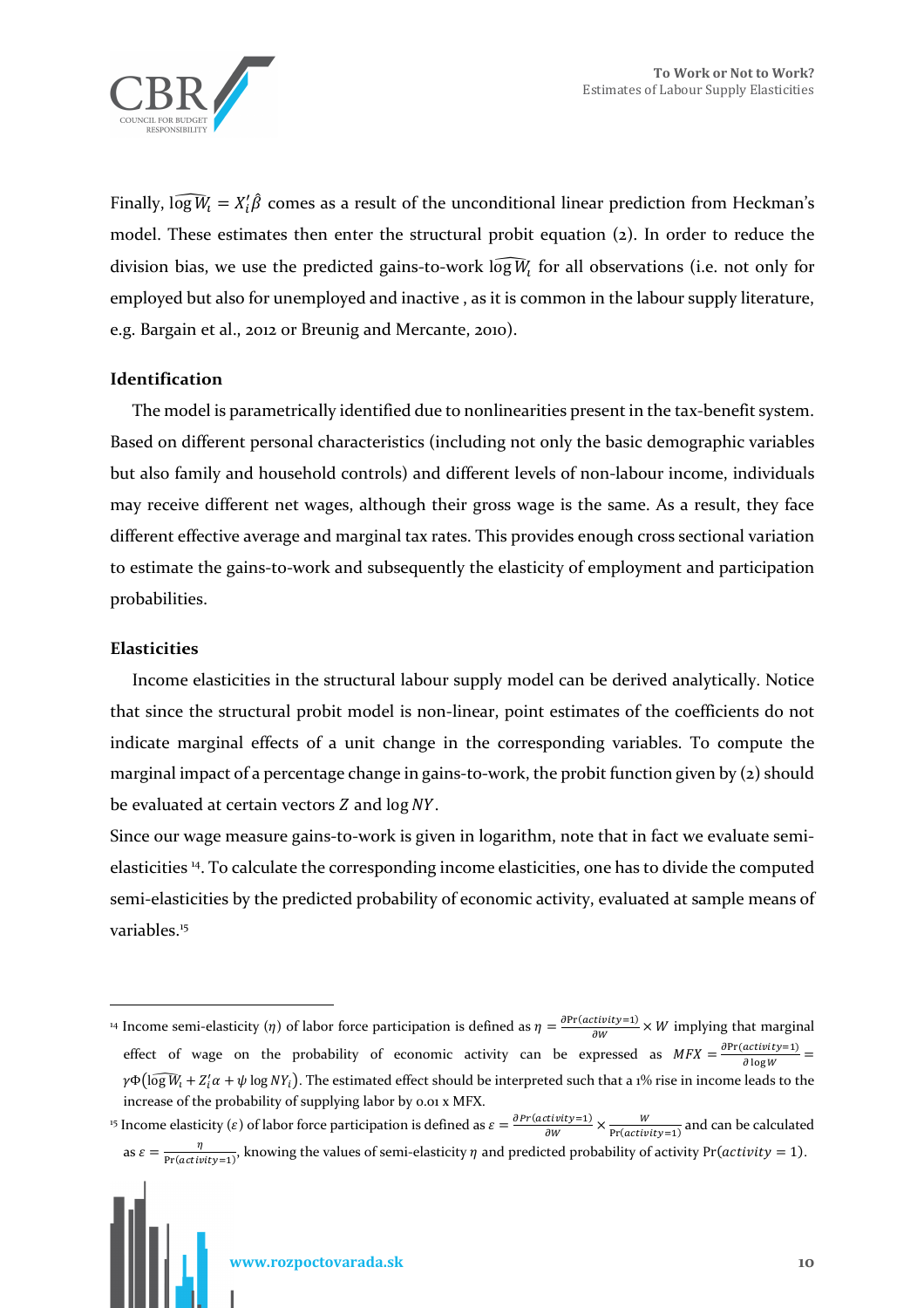

Moreover, in the structural probit model of labour force participation we evaluate directly the effect of gains-to-work and non-labour income. The separate impact of change in the net wage (*w*) can be derived as follows:

$$
\frac{\partial \log W}{\partial \log w} = \frac{\delta \log(w - \Delta T)}{\delta \log w} = \frac{\delta \log(e^{\log w} - \Delta T)}{\delta \log w} = \frac{e^{\log w}}{e^{\log w} - \Delta T} = \frac{w}{w - \Delta T}
$$

Using the previous relationship we find that the net wage semi-elasticity of probability of supplying labour can be expressed as:

$$
\frac{\partial \text{Pr}(\text{activity} = 1)}{\partial \log w} = \frac{\partial \Phi}{\partial \log w} = \frac{\partial \Phi}{\partial \log W} \frac{\partial \log W}{\partial \log w} = \hat{\gamma} \frac{w}{w - \Delta T}
$$
(5)

Similarly, for the separate effect of transfers  $(T)$ , which are only a part of non-labour income, we can write:

$$
\frac{\partial \text{Pr}(\text{activity} = 1)}{\partial \log T} = \frac{\partial \Phi}{\partial \log T} = \frac{\partial \Phi}{\partial \log NY} \frac{\partial \log NY}{\partial \log T} + \frac{\partial \Phi}{\partial \log W} \frac{\partial \log W}{\partial \log T} = \hat{\psi} \frac{T}{NY} + \hat{\beta} \frac{-T}{w - \Delta T} \tag{6}
$$

# **4 Data and tax-benefit system simulations**

The data used for microeconometric analysis come from three waves (2010-2012) of SK-SILC, the national version of EU-SILC<sup>16</sup>. Data are collected on an annual basis from 2004 by the Statistical Office of the Slovak Republic on behalf of EUROSTAT. The dataset contains crosssectional data on household and individual level and it provides information on income, living conditions, social exclusion and poverty. The original datasets contain information on more than 15,000 individuals and 5,200 households annually<sup>17</sup>. We combined these three datasets to a pooled cross-section and estimate structural models as a pooled regression<sup>18</sup>.

The SK-SILC comprises detailed information describing the personal characteristics of individuals. These include age, gender, education and region of permanent residency and marital status. The dataset also reports detailed information related to labour market status –

<sup>&</sup>lt;sup>18</sup> EU-SILC database for Slovakia is constructed as a rotating panel database with one fourth of data updated each year. However, in our micro-simulations we need to work with a national extended version SK-SILC, which is not available as a panel.



 $\overline{a}$ <sup>16</sup> Abbreviation SILC stands for "Statistics on Income and Living Conditions". 2010 SK-SILC denotes the fact that survey data were collected in 2010, while the reference period is 2009.

<sup>17</sup> 2010 SK-SILC database collects information on 16,275 individuals living in 5,376 households, 2011 SK-SILC database contains 15,327 individuals in 5,200 households and 2012 SK-SILC database contains 15,440 individuals in 5291 households.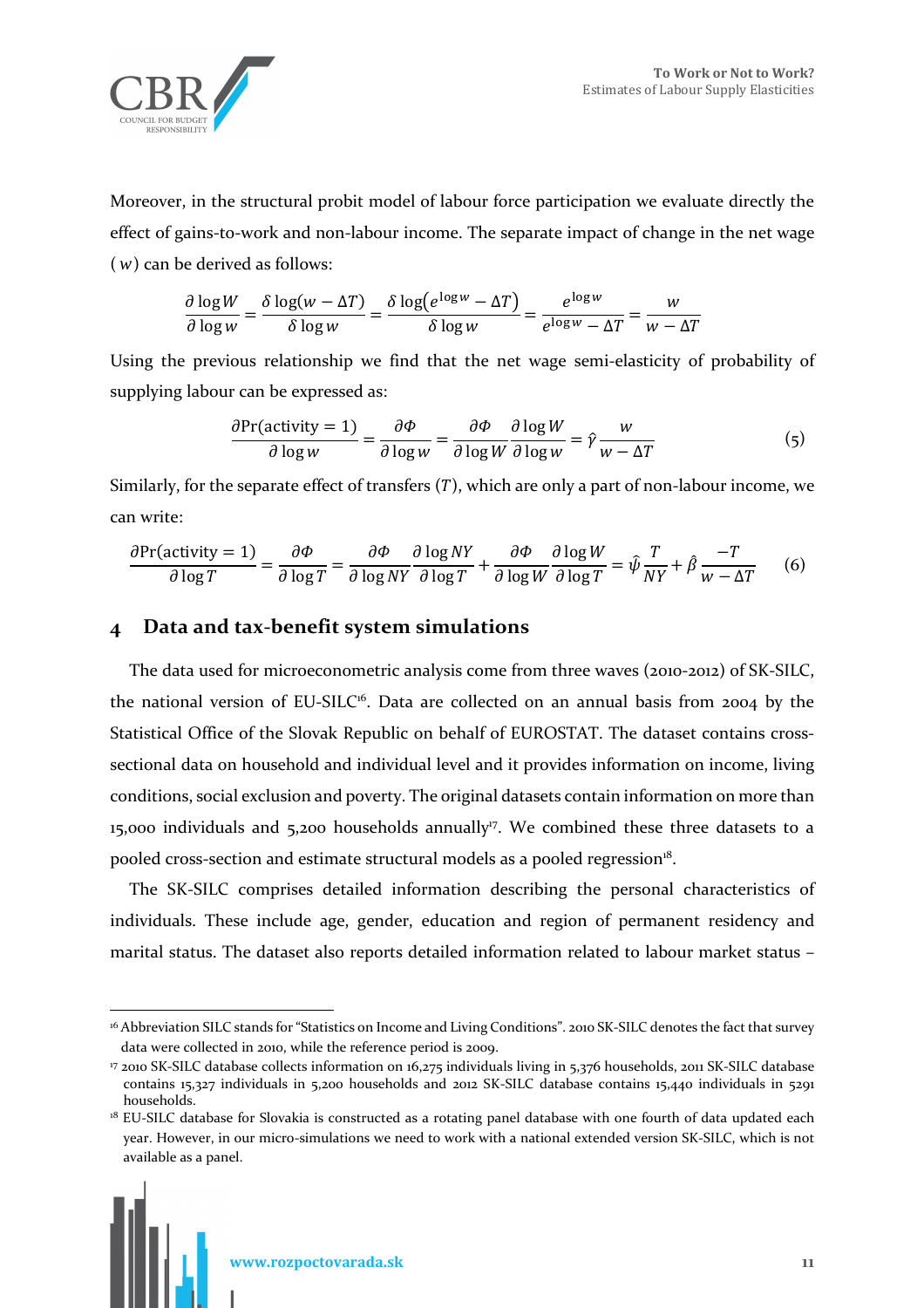

whether an individual was employed (full-time, part-time), self-employed or whether he stayed unemployed in the reference period. Information on the length of working history (in years) is also available. Furthermore, extensive information on the structure of individual income is available. Survey participants were asked to declare their yearly gross earnings from employment (self-employment), fringe benefits, and also transfers from the state, e.g. unemployment benefits or pensions (old-age, disability). Further description and summary statistics of variables can be found in Tables A1-A2 in the Appendix.

### **4.1 Slovak tax-benefit system simulations**

The simulations of the tax-benefit system in Slovakia follows EUROMOD, a microsimulation tool designed to simulate the redistributive systems of EU countries. Simulations cover direct taxes (namely labour and capital income taxes), social insurance contributions and selected transfers. Our contribution is that we provide a more precise simulations of selected transfers compared to EUROMOD. In the Appendix, we report a comprehensive description of the Slovak tax-transfer system and we discuss the key modelling challenges of simulating the Slovak transfer system (in particular those which are beyond the current state of EUROMOD).

# **4.2 Identification of variables in the model**

We first focus on the definition of economic activity and employment status that are dependent variables in the structural probit model. We define employed/unemployed status of an individual based on the prevailing economic activity in the reference period. Being active is defined in terms of ILO definition of economic activity<sup>19</sup>.

Income variables are necessary to generate gains-to-work; those which are collected on the individual level are listed in gross terms in SK-SILC. The only exception is the net profit (loss) from self-employment. Information on disposable income, income taxes and social security contributions are available in the SK-SILC database only as an aggregate at the household level. Therefore, all income variables are used in gross terms and the net income is simulated.

 $\overline{a}$ 

<sup>&</sup>lt;sup>19</sup> For the definition of labour market status we use the SILC variable "prevailing activity in the income reference period", it comprises the following categories: children, employed, unemployed, pensioners and other inactive. Economically active are those who declared themselves as employed or unemployed, category of inactive consists of pensioners and other inactive.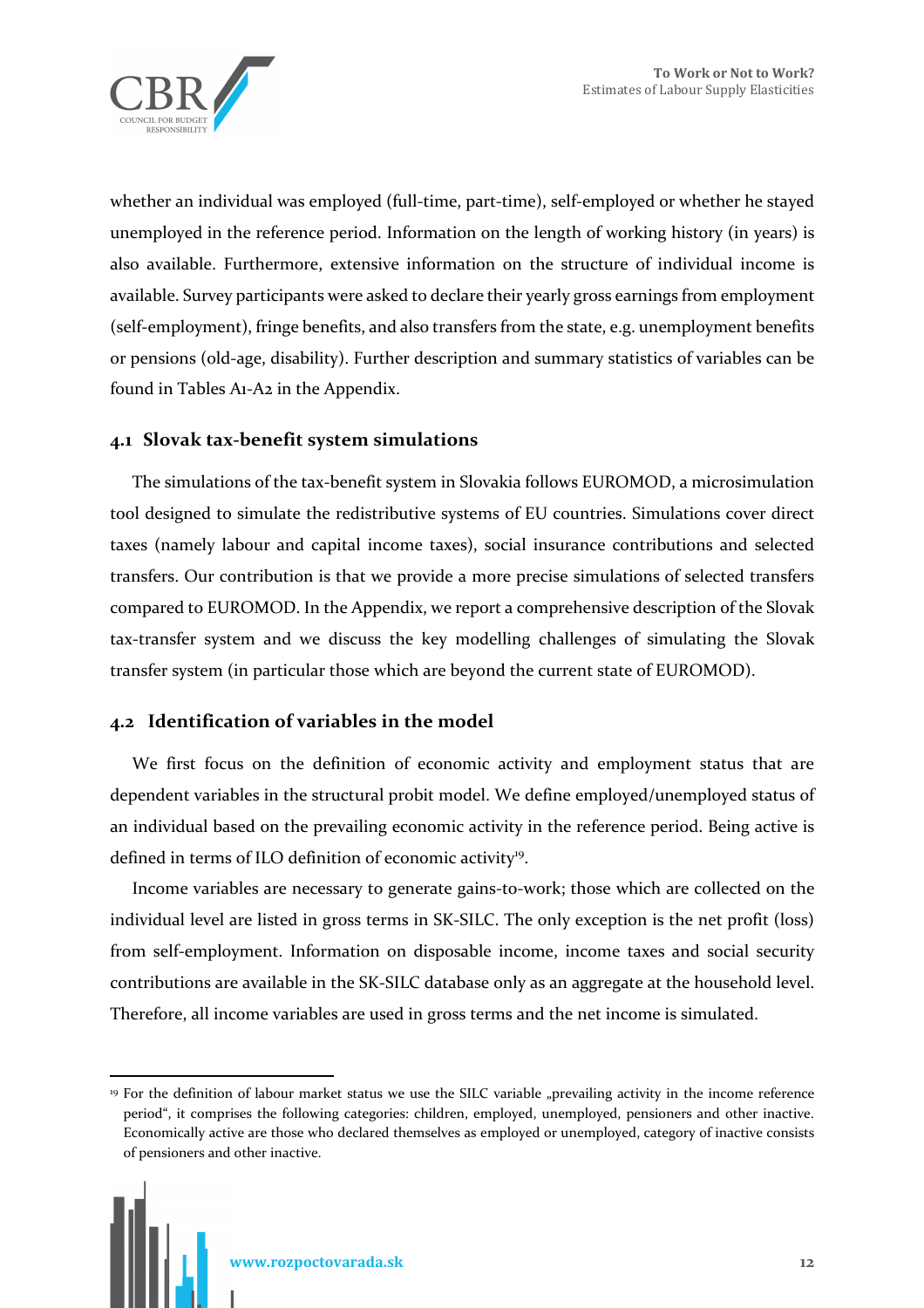

Actually, we distinguish between three different types of income: labour-income, non-labour income and transfers from the government. Labour-income includes gross wage from main and second job, income from self-employment, income from company shares and income from agreements. Information on fringe benefits, severance and termination payments, and company car is also available. Non-labour income covers income from rental of a property or land, interests, dividends and profit from capital investments.

Referring to equation (4), covariates in the Heckman selection model consist of two sets of variables: labour demand shifters  $X_i$  and labour supply shifters  $Z_i$ . As it has already been documented in the literature (see e.g. Kimmel and Kniesner, 1998 or Benczur et al., 2012) labour demand shifters  $X_i$  contain controls that affect market wage while the labour supply shifters  $Z_i$ include demographic and family characteristics.

In our implementation, the labour demand group composed of  $X_i$  controls for the wage and therefore does not affect labour supply directly (or has only marginal impact). These variables contain the degree of urbanization of a region where a person resides (dense, normal and sparse density) and regional value added per capita. These two variables should capture differences in regional economic environment and thus control for the activity indirectly. We include also age and age squared and interaction terms of age with education dummies. These variables serve as instruments for our wage estimations – we argue that age as a proxy for experience significantly influences the market wage, but it does not affect selection into employment, i.e., it can serve as a labour demand shifter. Besides this, these variables also serve as a source of additional variation in the model (consider prediction of the log $\widehat{W}_l$  in Heckman's model). Note that different phases of individual life cycle (pre-prime age, prime-age, elderly, student, pensioner) are already controlled for in the labour supply equation.

Labour supply shifters group  $Z_i$  contains controls like gender, three age groups (15-24, prime age 25-49 and elderly 50+), three educational groups (education level is stated as a dummy of the highest level achieved) and working experience expressed as a share of actual to potential experience. Here, age group dummies are included as a labour supply shifter that control for the life-cycle position. We also include health status (whether person reports a chronic or longstanding illness), family status (single, divorced, married, widowed), living with working partner, being a mother of child under 3 years of age, being a pensioner and attending a full-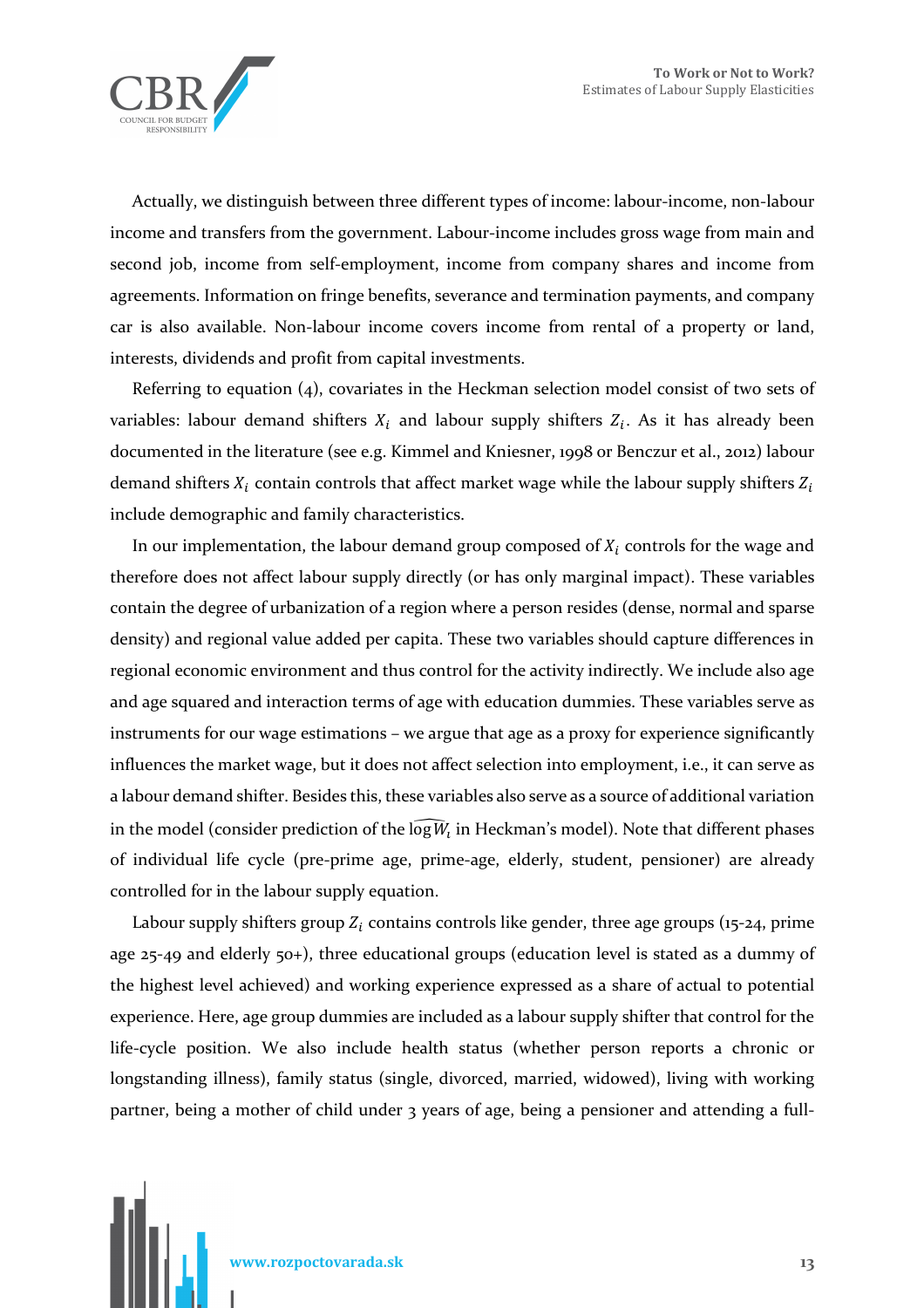

time education. Moreover, we include dummy variables for car ownership and monthly instalments of mortgage and loans.

### **4.3 Setup of the sample**

The dataset we use is restricted by age to persons older than 15 and younger than 75, to exclude children in full-time education and those in retirement. Persons who declare themselves as employed (reporting positive number of months being employed), but who report income below minimal wage, are also dropped. Moreover, we also exclude those individuals, where the prevailing economic activity in the income reference period could not be defined. These adjustments leave us with approximately 36,000 individual observations in the estimation sample.

# **5 Findings**

In this section we present and discuss a large set of estimation results. We start with the estimation of the standard Heckman selection model to obtain predictions of wages of all individuals in the sample, such that we take into account selection into employment (see equation (4)). The estimation results of the two equations of the Heckman model are reported in Table A3 in the Appendix. Statistically significant effect of selection has been proved by the likelihood ratio test. The results are in line with findings that can be found in the academic studies analysing other market economies. In particular, wages rise with age and education and a concave shape of age-earnings profiles could be detected. Higher regional value added increases income. The selection equation shows that the probability of employment rises with age and education, and working experience acts also as a positive determinant. Looking at the family status controls; living with working partner, being married, divorced or widowed effects selection positively. Notice that car ownership and repayment of mortgage or loan positively determines selection into employment. On the other hand, non-labour income (including transfers) has a significant negative effect on selection, which is in line with results documented in the literature. Reporting chronic illness, being female, mother of a small child, student or pensioner decreases probability of employment.

Equipped with the prediction of the constructed variable gains-to-work  $\widehat{\log W_i}$ , we estimate two specifications of the structural probit model using labour force participation and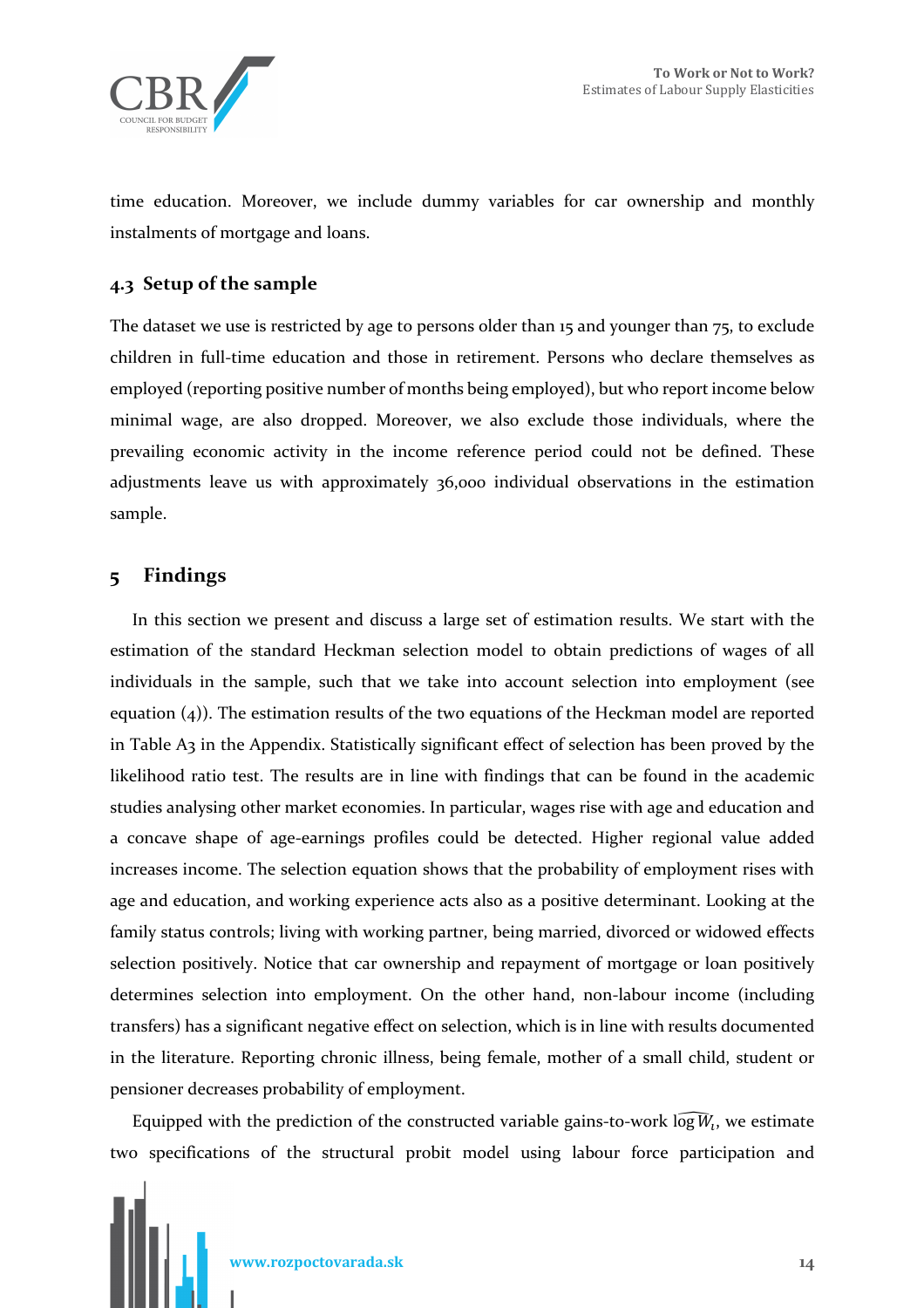

employment status as dependent variables. Point estimates and goodness-of-fit measure pseudo R2 are listed in Table A4 in the Appendix. Estimates of parameters are again in line with usual findings, significance and direction of dependencies is similar to those described for the selection equation of the Heckman model above. Note that the effect of different years (benchmark is reference year 2009) is mixed. The effect of 2010 is significantly negative, implying that with on-going economic crisis the probability of participation activity as well as employment decreases. The effect of 2011 is statistically insignificant.

| Dependent variable        | <b>ACTIVE</b> |         |          | <b>EMPLOYED</b> |  |
|---------------------------|---------------|---------|----------|-----------------|--|
| <b>Point estimates</b>    | coef          | std err | coef     | std err         |  |
| Gains to work $(log W)$   | 0.670         | 0.062   | 0.572    | 0.069           |  |
| Non-labour income (loqNY) | $-0.305$      | 0.019   | $-0.357$ | 0.016           |  |
| Marginal effects*         | dy/dx         | std err | dy/dx    | std err         |  |
| Gains to work $(log W)$   | 0.233         | 0.020   | 0.226    | 0.027           |  |
| Non-labour income (loqNY) | $-0.106$      | 0.007   | $-0.142$ | 0.006           |  |
| Net wage                  | 0.263         | 0.023   | 0.255    | 0.031           |  |
| <b>Transfers</b>          | $-0.039$      | 0.003   | $-0.042$ | 0.003           |  |

**Table 1: Marginal effects – main specification** 

*\*Note: Marginal effects are evaluated at sample means. Bootstrapped standard errors, 200 replications.* 

 In Table 1 we report our main results: the marginal effects from the estimated structural probit model evaluated at sample means. Later we concentrate mainly on labour force participation (economic activity), for the probability of employment we display only results of the main specification. In the upper part of the table, the point estimates of the gains-to-work and non-labour income are reported. Looking at both specifications, the computed results are statistically significant and have the expected sign, i.e. an increase in gains-to-work increases the probability of participation, while the opposite is true for non-labour income. Qualitatively the results of both specifications are comparable<sup>20</sup>.

A one percent rise in gains-to-work increases the individuals' probability of economic activity by 0.233 percentage points, this effect is even more pronounced for the net wage (see equation (5)). On contrary, the effect of non-labour income and transfers is lower (in absolute value); a one percent increase in non-labour income leads to 0.106 percentage points decrease in

 $\overline{a}$ 

<sup>20</sup> Conditional marginal effects for the dependent variable "Employed" divided by subgroups are available upon request.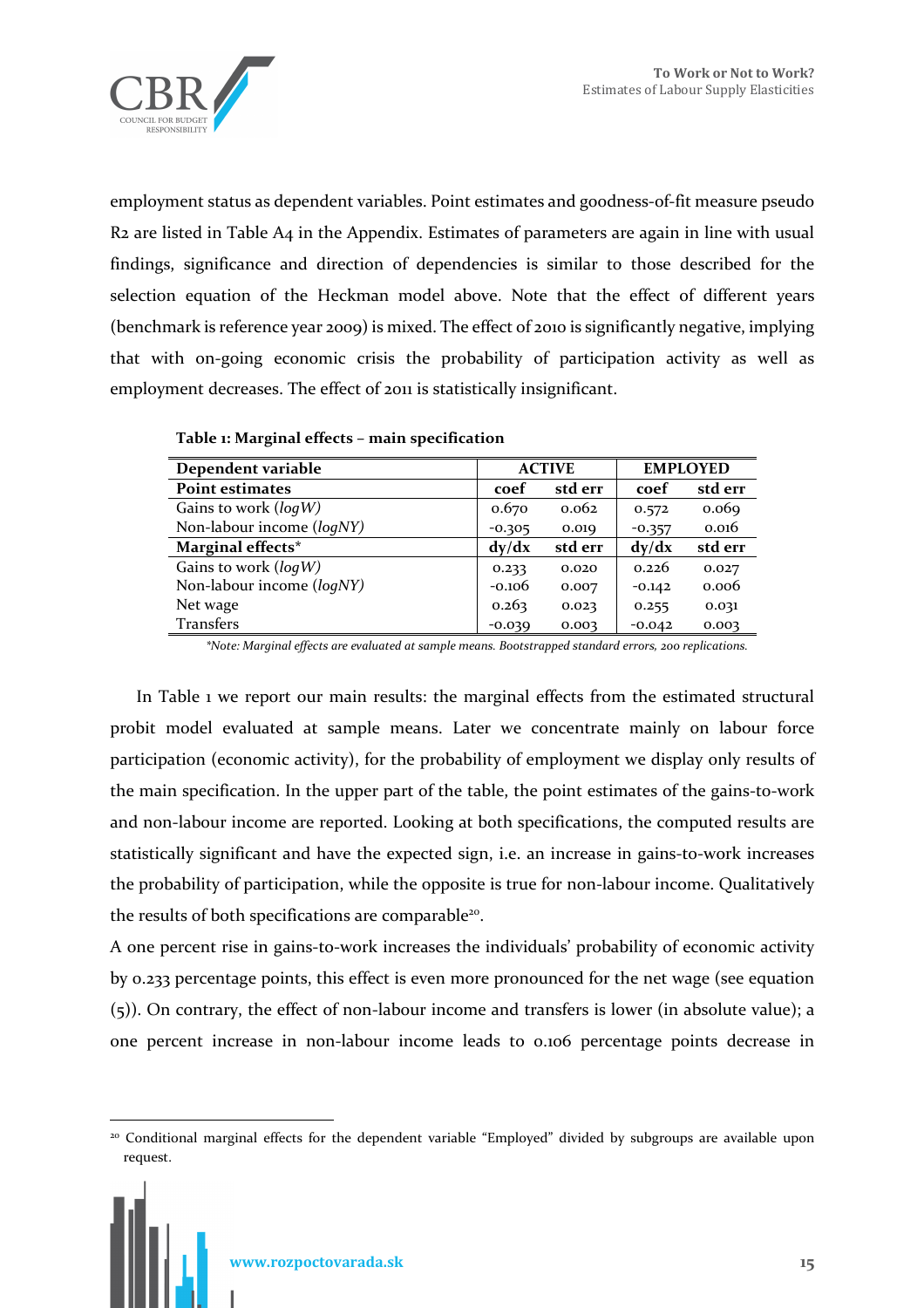

supplying labour. Since transfers are only a part of non-labour income, the effect of transfers is substantially smaller.

|                                 | Prime age |         | <b>Full sample</b> |         |  |
|---------------------------------|-----------|---------|--------------------|---------|--|
| Marginal effects by subgroups** | dy/dx     | std err | dy/dx              | std err |  |
| <b>Elementary education</b>     |           |         |                    |         |  |
| Gains to work $(log W)$         | 0.236     | 0.022   | 0.122              | 0.015   |  |
| Non-labour income (loqNY)       | $-0.107$  | 0.007   | $-0.055$           | 0.004   |  |
| Net wage                        | 0.274     | 0.025   | 0.128              | 0.015   |  |
| Transfers                       | $-0.058$  | 0.004   | $-0.007$           | 0.001   |  |
| <b>Secondary education</b>      |           |         |                    |         |  |
| Gains to work $(log W)$         | 0.083     | 0.008   | 0.211              | 0.019   |  |
| Non-labour income (loqNY)       | $-0.038$  | 0.003   | $-0.096$           | 0.007   |  |
| Net wage                        | 0.098     | 0.009   | 0.241              | 0.021   |  |
| Transfers                       | $-0.022$  | 0.002   | $-0.039$           | 0.003   |  |
| <b>Tertiary education</b>       |           |         |                    |         |  |
| Gains to work $(log W)$         | 0.051     | 0.008   | 0.114              | 0.012   |  |
| Non-labour income (logNY)       | $-0.023$  | 0.003   | $-0.052$           | 0.005   |  |
| Net wage                        | 0.061     | 0.009   | 0.132              | 0.014   |  |
| <b>Transfers</b>                | $-0.015$  | 0.002   | $-0.025$           | 0.002   |  |

#### **Table 2: Marginal effects by educational subgroups\***

*\*Note: Probit estimates are computed using full sample and marginal effects are evaluated at sub-group specific sample means. Bootstrapped standard errors, 200 replications.* 

*\*\*Note: Dependent variable ACTIVE* 

Our results are similar to the results reported for Hungary by Benczur et al. (2012) and are also consistent with the preliminary results of a similar analysis conducted for the Czech Republic (mimeo). In terms of the magnitude of the computed elasticities, we found somewhat lower values (both net income and transfers elasticities) compared to the ones reported in Benczur et al. (2012) for Hungary, and our results came close (in terms of low transfers elasticities) to the preliminary results computed for the Czech Republic.

Next we focus on selected subgroups of individuals and explore how the estimated semielasticities change. In Table 2 we present a comparison of marginal effects computed for the three educational subgroups (elementary or less, secondary and tertiary education). The estimated semi-elasticities are substantially different by educational subgroups: the highest responsiveness is observed in the low-educated group with elementary education (these individuals are often highly transfers-dependent). Our results suggest that participation elasticities substantially decrease with educational level, especially when prime-age sub-sample is considered. Notice that in agreement with previous studies, the prime-age subgroup of higher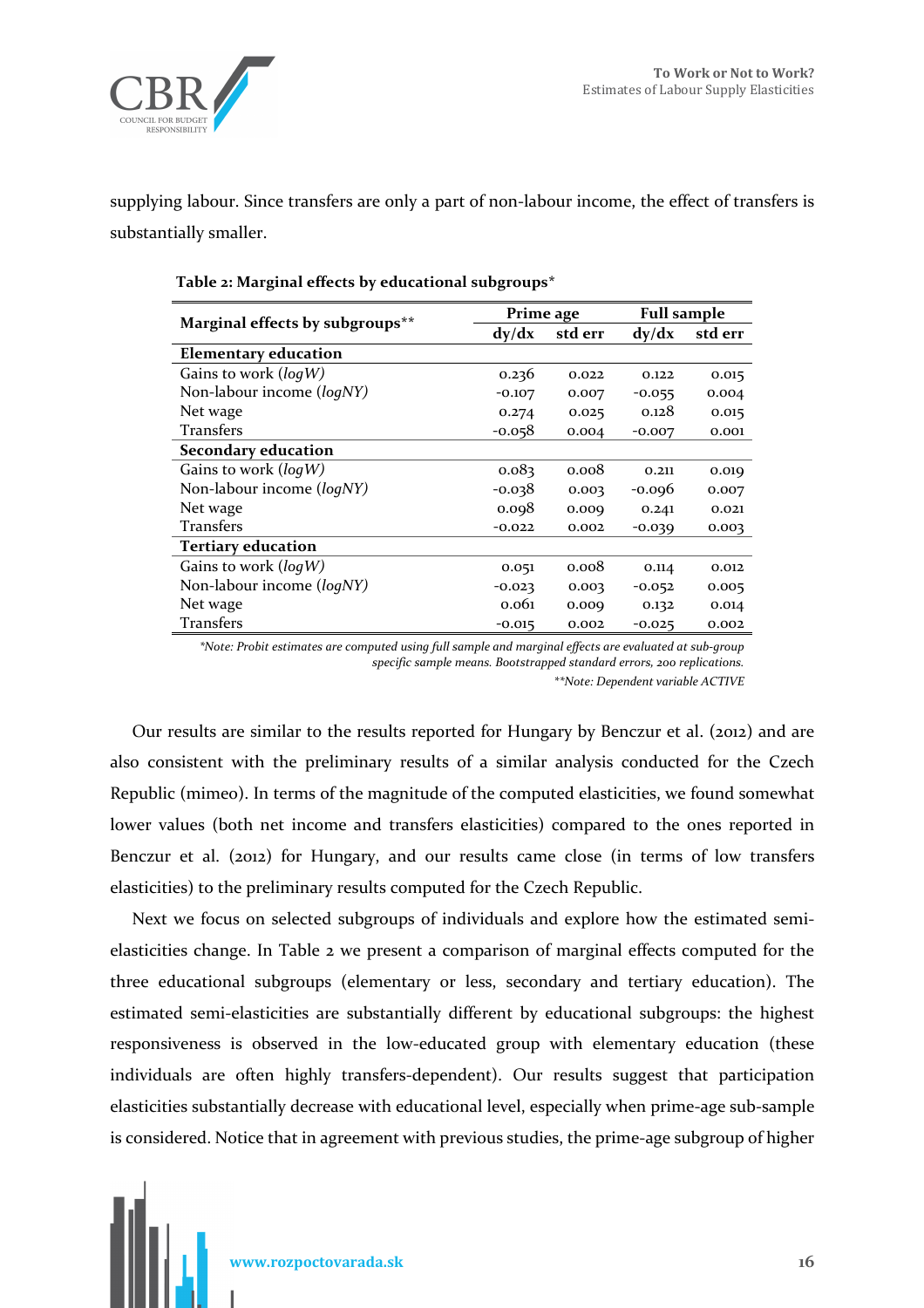

educated individuals exhibits overall low responsiveness to the tax and transfer system reforms compared to the full sample of entire population.

| <b>Marginal effects by</b><br>subgroups** | dy/dx    | std<br>err | <b>Marginal effects by</b><br>subgroups** | dy/dx    | std<br>err |
|-------------------------------------------|----------|------------|-------------------------------------------|----------|------------|
| Prime age, males                          |          |            | Prime age, females                        |          |            |
| Gains to work $(log W)$                   | 0.052    | 0.004      | Gains to work ( $log W$ )                 | 0.112    | 0.013      |
| Non-labour income (logNY)                 | $-0.023$ | 0.002      | Non-labour income (logNY)                 | $-0.051$ | 0.004      |
| Net wage                                  | 0.060    | 0.005      | Net wage                                  | 0.136    | 0.016      |
| <b>Transfers</b>                          | $-0.014$ | 0.001      | <b>Transfers</b>                          | $-0.032$ | 0.003      |
| Prime age, single males                   |          |            | Prime age, single females                 |          |            |
| Gains to work ( $log W$ )                 | 0.085    | 0.008      | Gains to work (logW)                      | 0.125    | 0.014      |
| Non-labour income (logNY)                 | $-0.039$ | 0.003      | Non-labour income (logNY)                 | $-0.057$ | 0.005      |
| Net wage                                  | 0.104    | 0.010      | Net wage                                  | 0.156    | 0.017      |
| <b>Transfers</b>                          | $-0.036$ | 0.002      | <b>Transfers</b>                          | $-0.053$ | 0.004      |
| Prime age, married males                  |          |            | Prime age, married females                |          |            |
| Gains to work ( $log W$ )                 | 0.035    | 0.003      | Gains to work ( $log W$ )                 | 0.104    | 0.012      |
| Non-labour income (logNY)                 | $-0.016$ | 0.002      | Non-labour income (logNY)                 | $-0.047$ | 0.004      |
| Net wage                                  | 0.040    | 0.004      | Net wage                                  | 0.123    | 0.015      |
| Transfers                                 | $-0.007$ | 0.001      | <b>Transfers</b>                          | $-0.024$ | 0.002      |
| Prime age $(25-49)$                       |          |            | Elderly $(>=50)$                          |          |            |
| Gains to work $(log W)$                   | 0.079    | 0.008      | Gains to work ( $log W$ )                 | 0.261    | 0.025      |
| Non-labour income (logNY)                 | $-0.036$ | 0.003      | Non-labour income (logNY)                 | $-0.118$ | 0.007      |
| Net wage                                  | 0.093    | 0.009      | Net wage                                  | 0.280    | 0.027      |
| <b>Transfers</b>                          | $-0.021$ | 0.002      | <b>Transfers</b>                          | $-0.027$ | 0.002      |

#### **Table 3: Marginal effects by selected subgroups\***

*\*Note: Probit estimates are computed using full sample and marginal effects are evaluated at sub-group specific sample means. Bootstrapped standard errors, 200 replications.* 

*\*\*Note: Dependent variable ACTIVE*

In Table 3 we report results for the sub-groups classified by gender and marital status. Overall, the responsiveness of females is larger than that of males. Prime-age married males are identified as the sub-group with the smallest elasticity. We do not find substantial differences in responsiveness when single and married prime-age women are compared. The group of elderly (above 50 years) shows the highest responsiveness, this can explain the large difference between prime age group semi-elasticity and semi-elasticity of the whole sample.

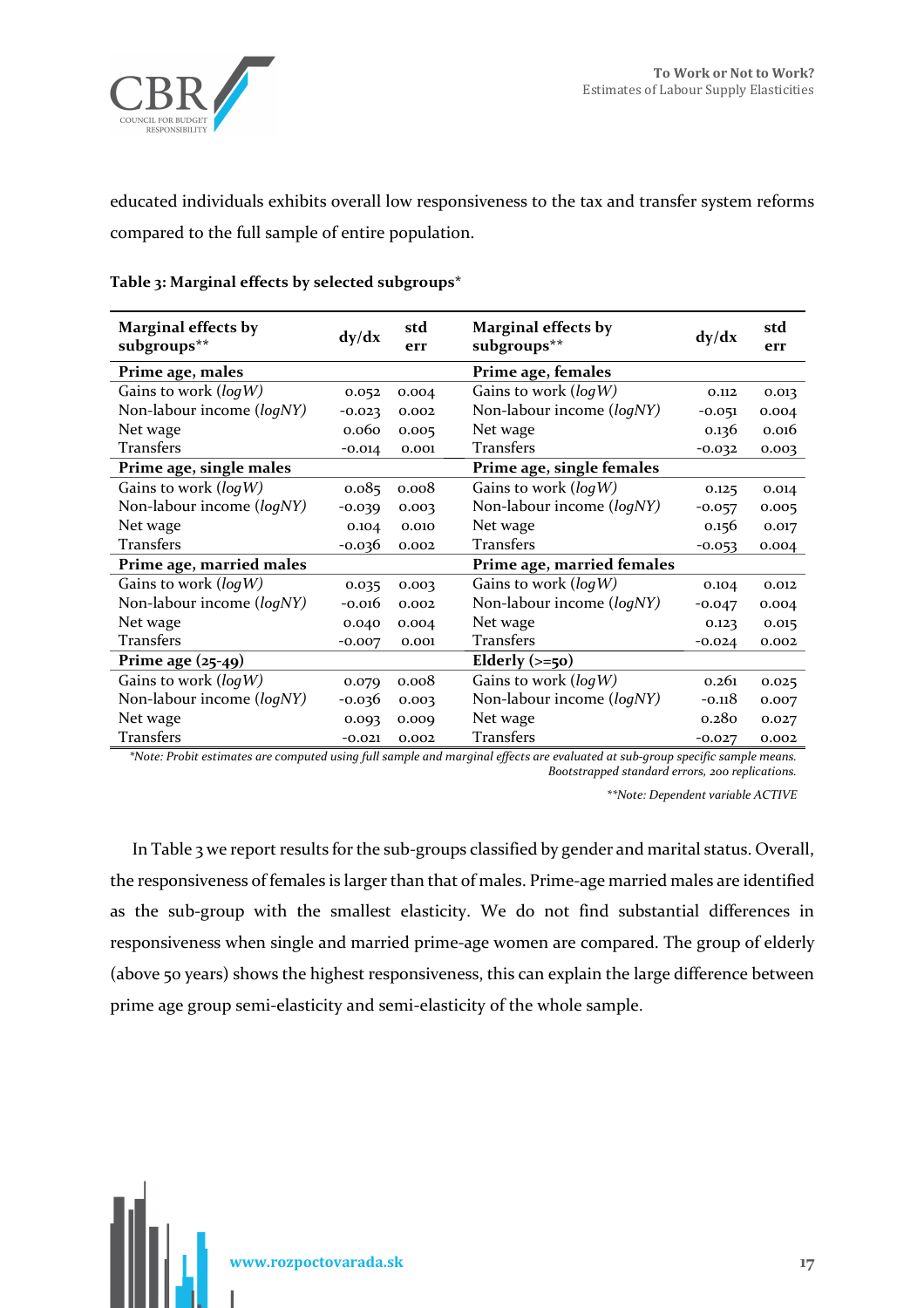

| <b>Marginal effects by Gains to Work</b><br>quintiles** | dy/dx                                  | std err          | dy/dx    | std err            |
|---------------------------------------------------------|----------------------------------------|------------------|----------|--------------------|
| $Q_1$ (below 3,570 euro)                                | <b>Full sample</b><br><b>Prime Age</b> |                  |          |                    |
| Gains to work $(log W)$                                 | 0.164                                  | 0.023            | 0.252    | 0.027              |
| Non-labour income (logNY)                               | $-0.075$                               | 0.006            | $-0.115$ | 0.008              |
| Net wage                                                | 0.233                                  | 0.032            | 0.348    | 0.037              |
| <b>Transfers</b>                                        | $-0.083$                               | 0.010            | $-0.109$ | 0.010              |
| $Q2$ (below 4,712 euro)                                 |                                        | <b>Prime Age</b> |          | <b>Full sample</b> |
| Gains to work $(log W)$                                 | 0.101                                  | 0.013            | 0.112    | 0.013              |
| Non-labour income (logNY)                               | $-0.046$                               | 0.004            | $-0.051$ | 0.004              |
| Net wage                                                | 0.132                                  | 0.017            | 0.147    | 0.018              |
| <b>Transfers</b>                                        | $-0.042$                               | 0.004            | $-0.045$ | 0.004              |
| Q3 (below 5,807 euro)                                   | <b>Full sample</b><br><b>Prime Age</b> |                  |          |                    |
| Gains to work $(log W)$                                 | 0.072                                  | 0.008            | 0.087    | 0.009              |
| Non-labour income (logNY)                               | $-0.033$                               | 0.003            | $-0.040$ | 0.003              |
| Net wage                                                | 0.091                                  | 0.011            | 0.110    | 0.012              |
| <b>Transfers</b>                                        | -0.026                                 | 0.003            | $-0.031$ | 0.003              |
| Q <sub>4</sub> (below 7,317 euro)                       |                                        | <b>Prime Age</b> |          | <b>Full sample</b> |
| Gains to work $(log W)$                                 | 0.053                                  | 0.006            | 0.061    | 0.006              |
| Non-labour income (logNY)                               | $-0.024$                               | 0.002            | $-0.028$ | 0.002              |
| Net wage                                                | 0.063                                  | 0.007            | 0.071    | 0.007              |
| <b>Transfers</b>                                        | $-0.014$                               | 0.001            | $-0.015$ | 0.001              |
| Q5 (above 7,317 euro)                                   | <b>Prime Age</b>                       |                  |          | <b>Full sample</b> |
| Gains to work $(log W)$                                 | 0.068                                  | 0.004            | 0.267    | 0.024              |
| Non-labour income (logNY)                               | $-0.031$                               | 0.003            | $-0.121$ | 0.008              |
| Net wage                                                | 0.074                                  | 0.004            | 0.275    | 0.024              |
| <b>Transfers</b>                                        | $-0.010$                               | 0.001            | $-0.012$ | 0.001              |

#### **Table 4: Marginal effects by income quintiles\***

*\*Note: Probit estimates are computed using full sample and marginal effects are evaluated at sub-group specific sample means. Bootstrapped standard errors, 200 replications.* 

*\*\*Note: Dependent variable ACTIVE* 

Finally, in Table 4, we look at the sub-groups divided by income levels, here represented by the gains-to-work quintiles. Results for the full sample of entire population are mixed: elasticities decrease with income level, but for the fifth quintile they show to be unexpectedly high. This may result from the presence of working pensioners with high non-labour income in the subgroup. Therefore, we report separately results for the prime age group and in line with previous analyses we find that the overall elasticity of this group decreases with income level. Cross quintiles differences in computed elasticities are larger at the lower end, i.e. between first, second and third quintiles. There is practically no difference between the reported elasticities in the fourth and fifth quintile.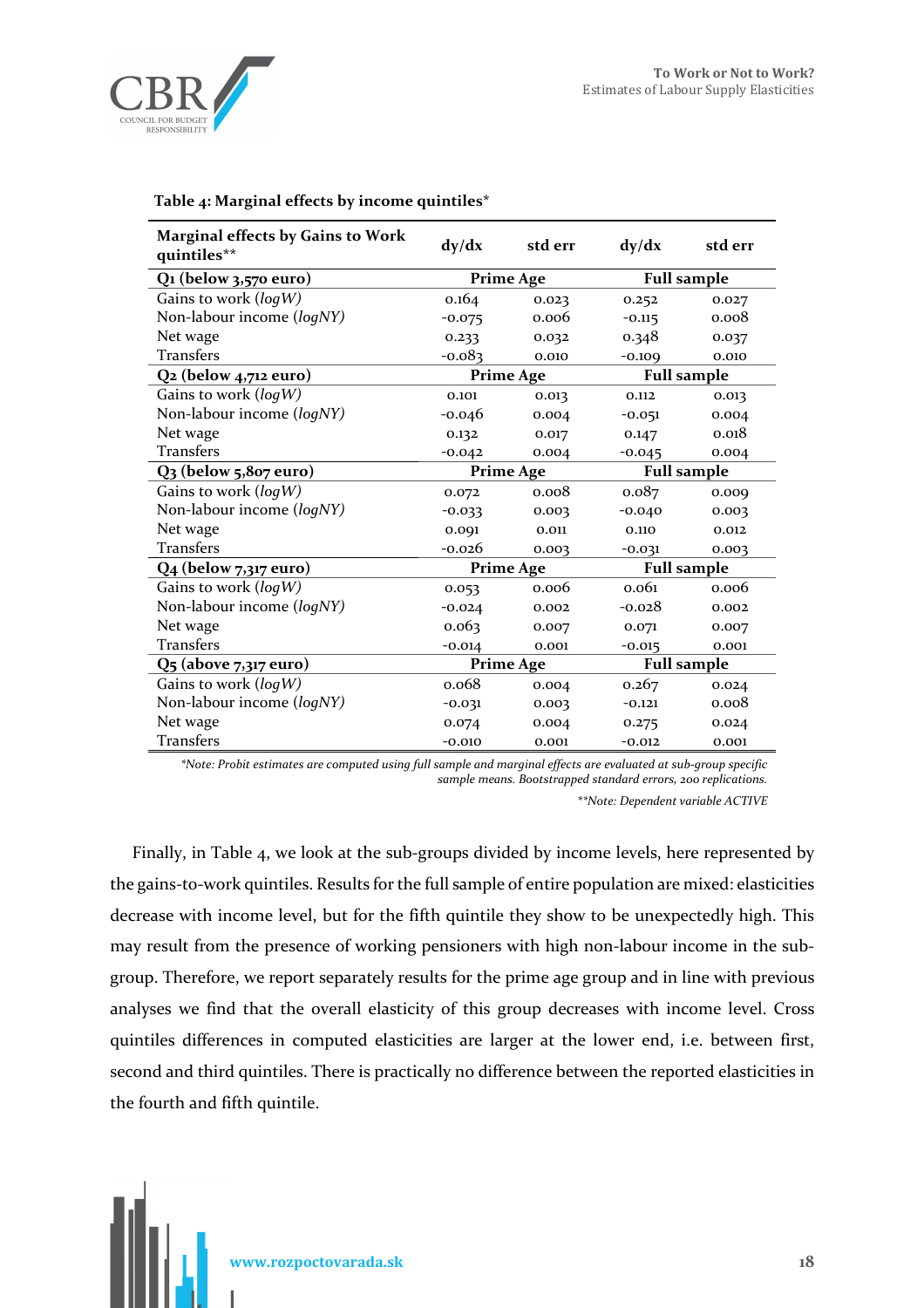

Overall, thus, our results suggest that policies that make work pay would lead to an increase in participation and employment. The low-skilled, females and the elderly are groups that are more responsive to changes in taxes and transfers. This implies that labour market policies (i.e. tax and transfer system reforms) that are aimed at boosting employment should be primarily targeted at low-educated individuals and women.

#### **6 Conclusion**

In this paper we provide the first estimates of the responsiveness of labour supply at the extensive margin for Slovakia. We use a structural labour supply model that takes into account both taxes and transfers and estimate net income semi-elasticity of labour force participation.

This analysis shows several clear results. We identify significant individual responsiveness to the tax and transfer system. It turns out that the results are qualitatively comparable to those reported for mature market economies: highly responsive groups of population are the lowskilled, females and the elderly. These findings are in line with our initial expectations, however the overall elasticity to transfers has been found low. On reflection, this is also not surprising, since a more detailed examination of the composition of the individual non-labour income reveals that transfers constitute only a small part of it, which is a consequence of the relatively low generosity of the Slovak benefit system. Our results are similar in both principle and magnitude to those found in the literature for both countries in the region and for more distant mature economies.

In future work, we plan to investigate if labour supply elasticities at the extensive margin vary with the state of the aggregate economy. By extending our sample period, we also plan to investigate the consequences of major tax reforms for participation elasticities among different groups of the population. The model presented in this study is a static microsimulation model and its value lies primarily in assessing how the Slovak tax-benefit system affects willingness to work. It can be used as an a priori assessment tool to evaluate different policies, but this will only lead to partial equilibrium results. In a more comprehensive evaluation of the long-run fiscal and labour market consequences of larger policy reforms, the behavioural effects of policy measures should also be taken into account. Therefore, as a next step, we plan to link our microsimulation exercise, together with an assessment of labour supply elasticities at the intensive margin, to a small general equilibrium macro model.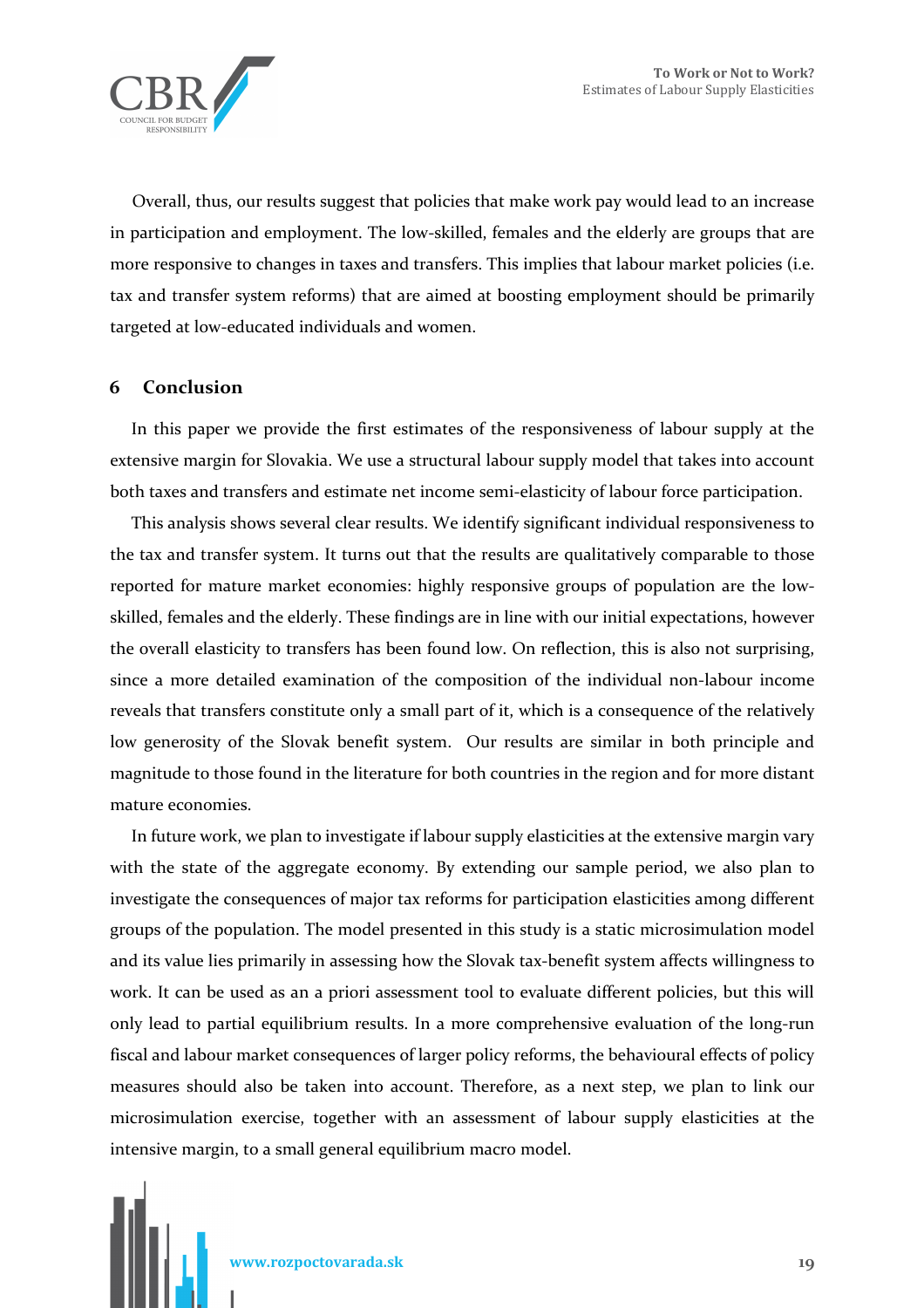

# **7 References**

Bargain, O., Orsini K. and A. Peichl (2012): "Comparing Labor Supply Elasticities in Europe and the US: New Results", IZA Discussion Paper 6735, Institute for the Study of Labor, Bonn, Germany.

Benczur, P., Katay, G., Kiss A. and O.Racz (2012): "Income Taxation, Transfers and Labour Supply at the Extensive Margin", National Bank of Hungary, Budapest.

Bicakova, A., Slacalek, J. and M. Slavik (2011): "Labor Supply after Transition: Evidence from the Czech Republic," Czech Journal of Economics and Finance (Finance a úvěr), 61(4) 327-347.

Breunig, R. and J.Mercante (2010): "The Accuracy of Predicted Wages of the Non Employed and Implications for Policy Simulations from Structural Labour Supply Models", The Economic Record, The Economic Society of Australia, vol. 86(272), pages 49-70, 03.

Chase, R., S. (1995): "Women's Labor Force Participation During and After Communism: A Case Study of the Czech Republic and Slovakia". Yale Economic Growth Center Working Paper No. 768.

Chetty, R., Guren, A., Manoli D., S. and A. Weber (2011): "Does Indivisible Labor Explain the Difference Between Micro and Macro Elasticities? A Meta-Analysis of Extensive Margin Elasticities," NBER Working Papers 16729, National Bureau of Economic Research, Inc.

Heckman, J., J. (1993): "What Has Been Learned About Labor Supply in the Past Twenty Years?" The American Economic Review, 83(2) 116-121.

Kimmel, J. and Kniesner, T., J. (1998): "New evidence on labor supply: Employment versus hours elasticities by sex and marital status," Journal of Monetary Economics, Elsevier, vol. 42(2), 289- 301.

McClelland, R. and Mok, S. (2012): "A Review of Recent Research on Labor Supply Elasticities" Congressional Budget Office Congressional Budget Office.

OECD (2011): "Employment Outloook", OECD Publishing.

Porubsky, M., Machlica, G. and K. Strizencova (2013): EUROMOD Country Report, Slovak Republic (2009-2012), Institute for Social & Economic Research, University of Essex.

World Bank (2012): Providing the right incentives: Analysis of the tax-benefit system in the Slovak Republic, Social Safety Net Assessment and Poverty Mapping. Available at: http://www.employment.gov.sk/en.html

World Bank (2011): Implementing the Benefit in Material Need in the Slovak Republic. Available at: http://www.employment.gov.sk/en.html

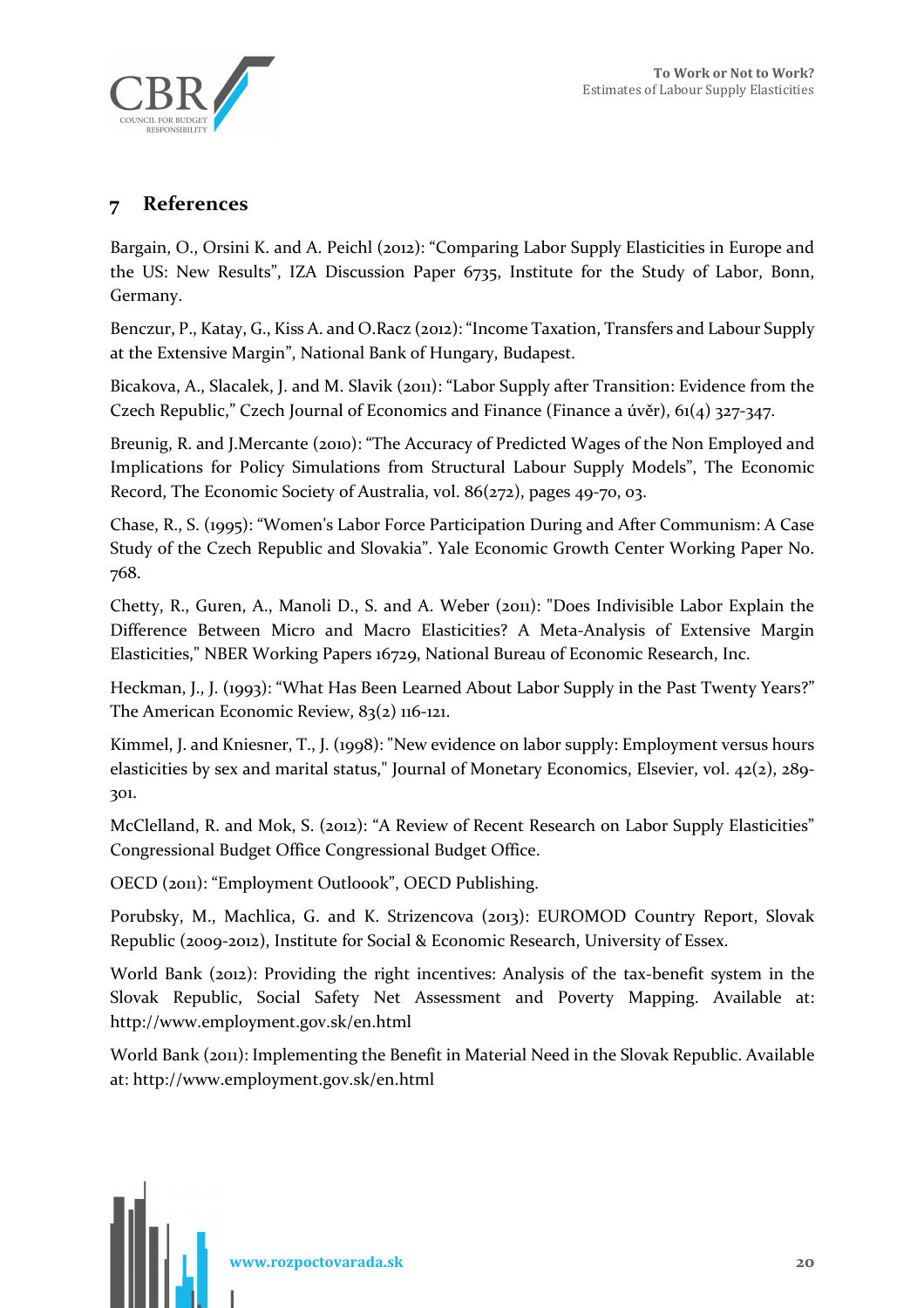

# **Appendix**

# **Labour market outcomes and policies in Slovakia**

The empirical evidence on labour supply behaviour in transition and post-transition countries is limited. From the historical point of view, in Central and Eastern European (CEE) countries that experienced communist regimes, labour force participation was obligatory. In general, after the change of regimes at the beginning of 1990's and during the transition period when national economies changed from planned to market-based ones, a continual withdrawal from the labour force has been detected on labour markets in all CEE countries.



#### **Figure 1: Employment rates in Slovakia and selected countries, 1998-2011**

Participation and employment rates in Slovakia reached their bottom in the early 2000s. Later, in the period of economic growth, an increase in both rates has been observed; they started to decline again in 2009 as a consequence of the global financial crisis. The present situation in post-transition Slovakia can be characterized by employment rates (see Figure 1) permanently below the EU-27 average but still rather high compared to neighbouring Hungary and Poland. Lack of job opportunities in Slovakia especially for labour market entrants and for individuals with low qualification persist. Employment rates of youth and low-skilled (low

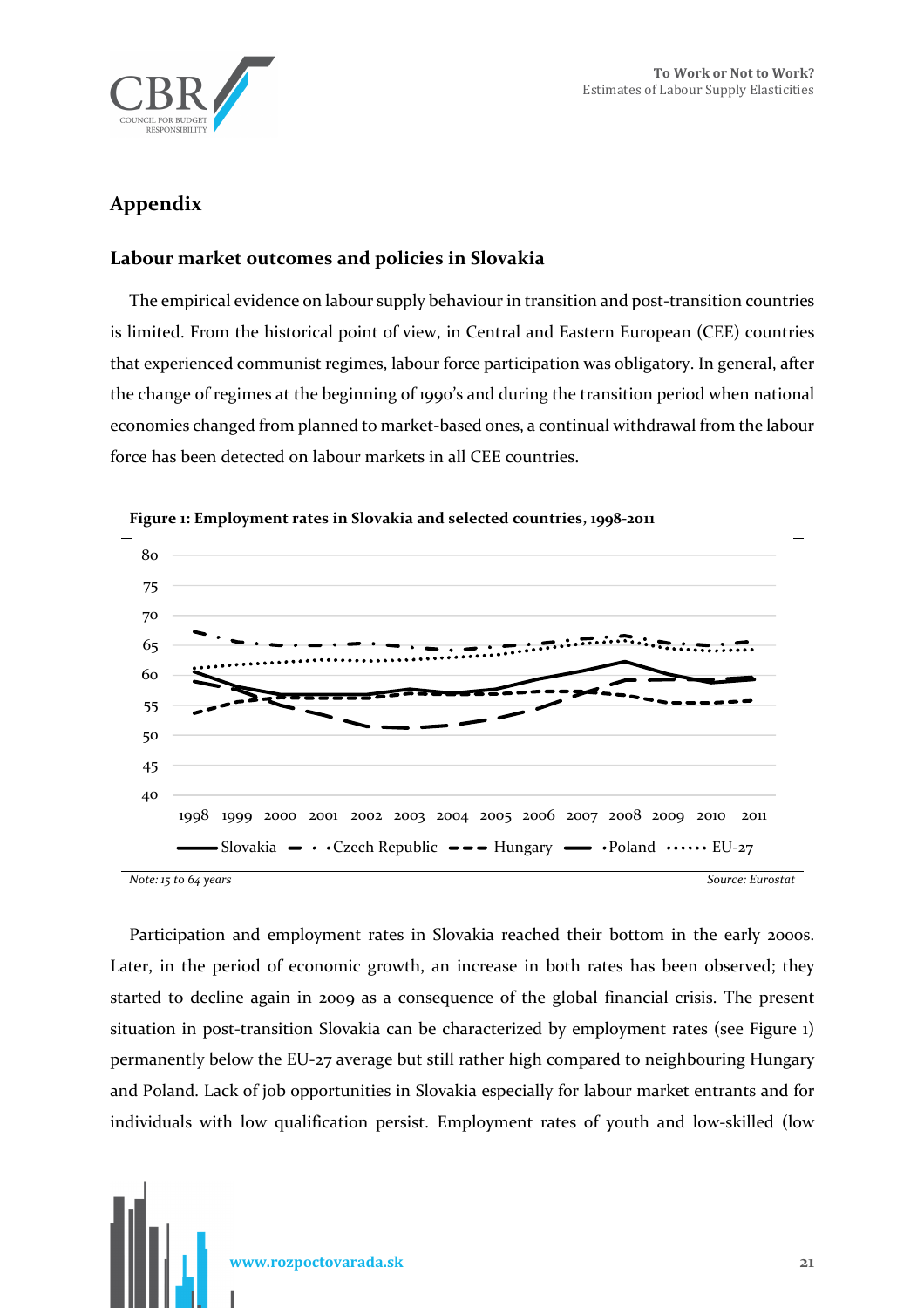

educated) workers are extremely low, also compared to neighbouring V4 countries (see Figure 2).





*Note: 15 to 64 years Source: Eurostat*

 $\overline{a}$ 

The motivation to work is greatly affected by income taxes levied and social system valid in the country. The Slovak tax-benefit system experienced major changes over the last 10 years. Both tax and social transfer systems were considerably modified<sup>21</sup> in 2004 when a flat personal income tax scheme was implemented and social transfers were significantly cut down in levels in order to increase work incentives. A report by the World Bank (2012) shows that these reforms considerably improved work incentives for low-income workers. However, this improvement has been achieved mainly due to a reduction in transfer levels. The tax-benefit system currently valid in Slovakia seems to encourage work more than the system valid before reforms in 2004. On the other hand, low-wage part time work is still not sufficiently attractive for those who are eligible to receive material needs benefit (MNB). The Slovak transfer system is restrictive especially for labour market entrants and low-skilled workers employed at low-paid jobs. Structural changes both in tax and transfer systems that followed in 2005-2012 were minor and are well documented in Porubsky et al. (2013).

Public social expenditure (expressed as a percentage of GDP) tends to be low in Slovakia also compared to neighbouring V4 countries and is significantly below OECD average (see OECD

<sup>&</sup>lt;sup>21</sup> Due to data limitation, we cannot evaluate the effects of these reforms using our methodology.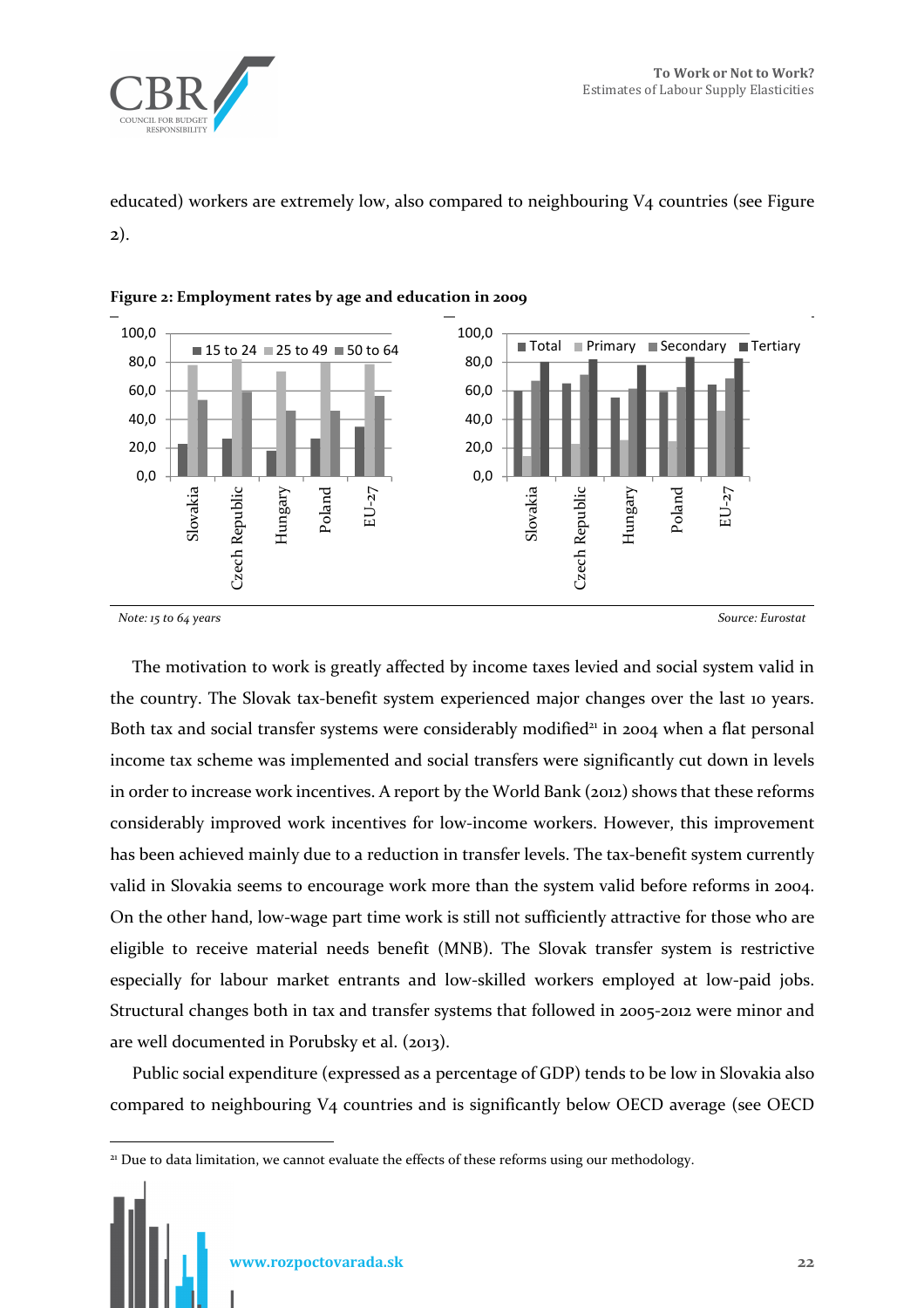

Employment Outlook 2011, Figure 2.1). Moreover, both passive (providing income replacement) and active (government interventions aimed to help unemployed to find a job) labour market policies in Slovakia can be described as some of the least inclusive among the EU countries. Protection against unemployment is low, both in terms of generosity and coverage of the allowance. Unemployment benefit coverage measured by the ratio of beneficiaries to the number of unemployed is currently around 12% in Slovakia (for detailed numbers see World Bank (2011), Table 3) and this compares to almost 50% coverage as an OECD average in 2007-08 (see OECD Employment Outlook 2011, Figure 2.5). Note that neighbouring Czech Republic and Hungary are placed among OECD countries with average coverage with respect to both indicators, i.e. public social expenditures and unemployment benefit recipiency rates. Since the access to unemployment benefit in Slovakia is rather tedious, benefit in material needs partly supplies its role as a non-contributory unemployment allowance.

The current Slovak system of social assistance is rather insensitive to overall changes in labour market conditions. As documented by the World Bank (2011), a decline in the number of registered unemployed (jobseekers) during the period of growth in 2004-08 was not reflected in a drop in MNB recipients. Later, the rise in unemployment during the financial crisis did not lead to a corresponding increase in number of MNB recipients. This suggests that there exist a stable group of prime-age population locked in the social assistance system.

# **Tax-Benefit System in Slovakia and Simulations**

At this stage of the project we can simulate the Slovak tax-benefit system valid in 2009-2011<sup>22</sup>. However, the only major change in the Slovak tax system has taken place in 2004 (the so called flat tax reform) and now from 2013, when tax brackets were introduced. This chapter is largely based on EUROMOD country report for Slovakia by Porubsky et al. (2013), which comprises detailed information about the EUROMOD<sup>23</sup> system for Slovakia and describes taxes and benefits that can be simulated with it.

 $\overline{a}$ 

<sup>&</sup>lt;sup>22</sup> We have adopted (coded) EUROMOD model to our own STATA program, such that we are capable to make independent alterations in the code if necessary.

<sup>23</sup> Description of EUROMOD system can be found at https://www.iser.essex.ac.uk/euromod.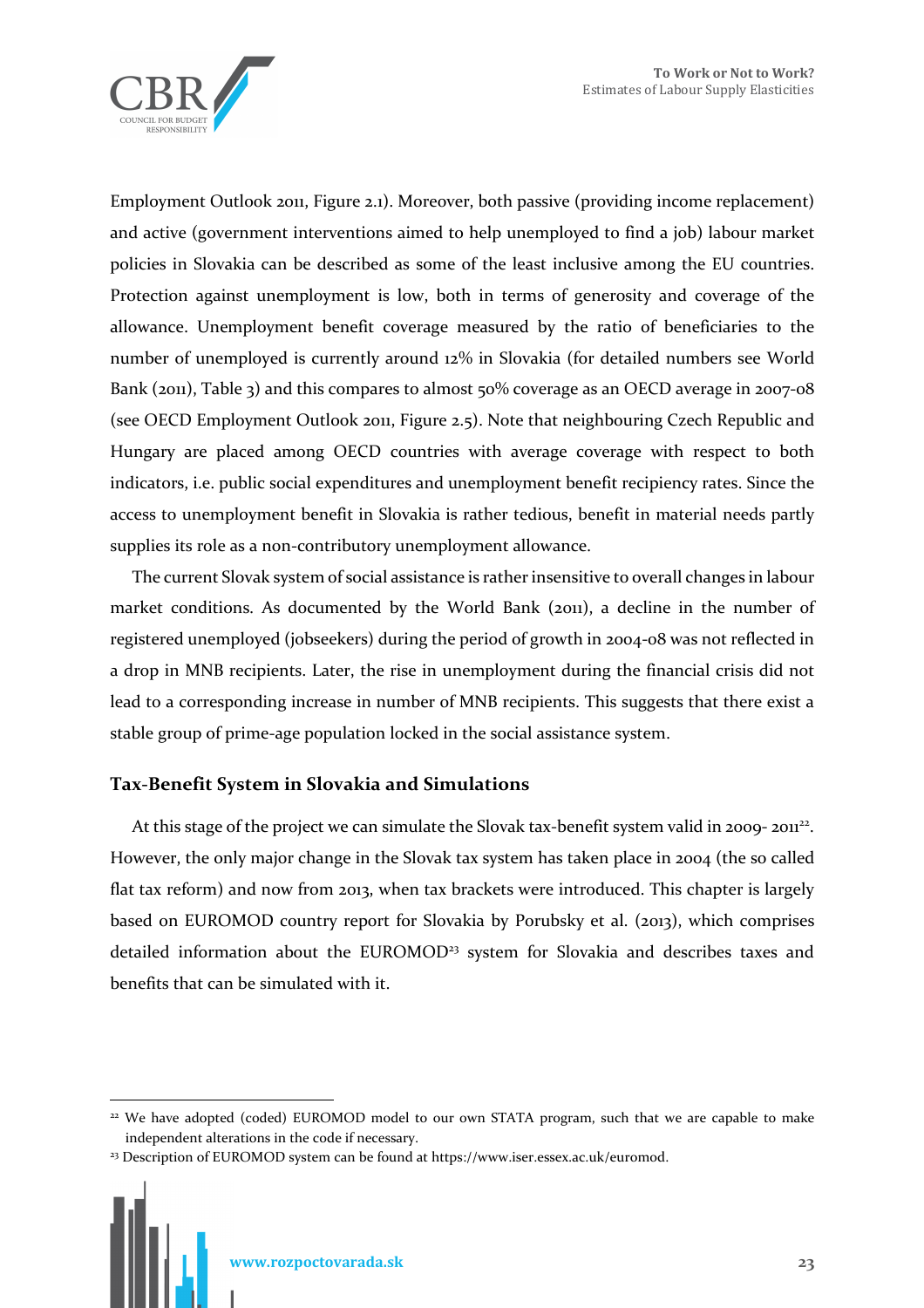

#### *The tax and social insurance contributions system*

The Slovak tax system is largely unified; all important components are set at the state level. Taxation of income is conducted on an individual level and it is levied on gross income including wages, income from business activities, fringe benefits, capital incomes (dividends excluded), interest and rental income. Social insurance contributions and social benefits are exempt from the tax base.

All relevant parameters needed to compute personal income tax (PIT) are available - both those which are related to individual and household level. The PIT is simulated in the model as a final tax liability, i.e. it is computed after all tax allowances and tax credits. During the years 2009 to 2011 PIT amounts to a 19% flat tax rate.

Tax expenditures in the PIT include:

- (a) Basic tax allowance: tax allowance each individual can apply, the amount of the allowance is based on the actual minimum subsistence level.
- (b) Spouse tax allowance: an individual may be entitled to a spouse tax allowance if the income of spouse satisfies certain conditions (earnings under certain level).
- (c) Employee tax credit: amount depends on employee's income and on the period he has been working (at least 6 months). It is targeted at low-income groups who have to pay social insurance contributions.
- (d) Child tax credit: one spouse may claim an allowance for the children in the household (per every child) if the child satisfies certain conditions (e.g., aged under 18 or aged under 26 and in full time education or aged under 26 when physically or mentally disabled and not receiving disability pension).

Withholding income taxes are not simulated. Other direct taxes (such as local taxes) and indirect taxes (such as VAT, excise taxes) are also not simulated.

The Slovak social insurance system is made up of two components; namely social insurance contributions and health insurance contributions. Assessment base for contributions is narrower compared to the PIT base since capital income is not considered.

(a) Social insurance contributions

Both employers and employees pay unemployment, sickness, disability and old age insurance (but different percentages from the assessment base). Old-age insurance is composed of public and private pillar; employees may choose whether they split their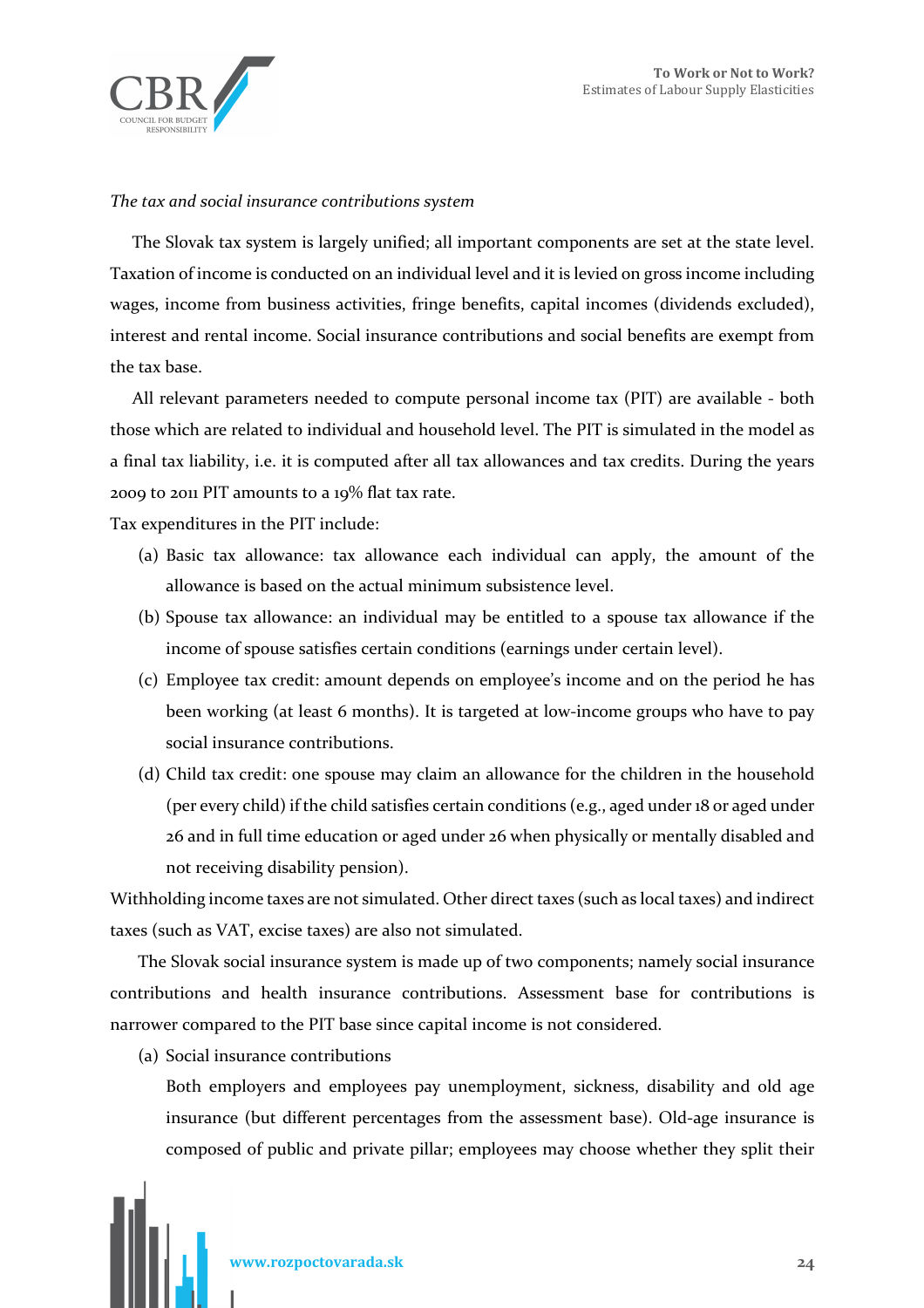

contributions between public and private pillar or pay the whole amount to the public pillar.

In addition, employers pay also contributions to reserve solidarity fund, accident insurance and guarantee insurance.

Self-employed are treated differently; they pay sickness, disability and old age insurance and contributions to the reserve solidarity fund.

(b) Health insurance contributions

These contributions are paid by employers, employees and self-employed. The percentage to be paid is different for the three categories of payers (employers, employees and self-employed).

All social insurance contributions paid by employers, employees and self-employed are simulated in the model.

### *Benefit System*

The Slovak benefit system consists of three components, termed as contributory, social assistance and poverty, and state social support.

- (a) Contributory benefits include old-age pension, early old-age pension, disability pension, widow's and widower's pension, orphan's pension, sickness cash benefit, benefit for nursing a sick relative, equalization allowance, maternity benefit, and unemployment insurance benefit.
- (b) Social assistance program covers material need benefit.
- (c) State social support includes several programs, namely child birth grant, additional birth grant, multiple birth benefit, child benefit, additional child benefit, parental allowance, funeral benefit, scholarships for pupils in elementary school, scholarships for students in secondary school, and social scholarships for university students.

Based on the information available in the SILC data, benefits that can be fully simulated include family related programs (child birth grant, child benefit including additional child benefit and parental allowance). Means-tested material needs benefit and contributory unemployment insurance benefit can be simulated partially. For the simulations of other benefits listed above we do not have enough information on contribution record (needed for contributory benefits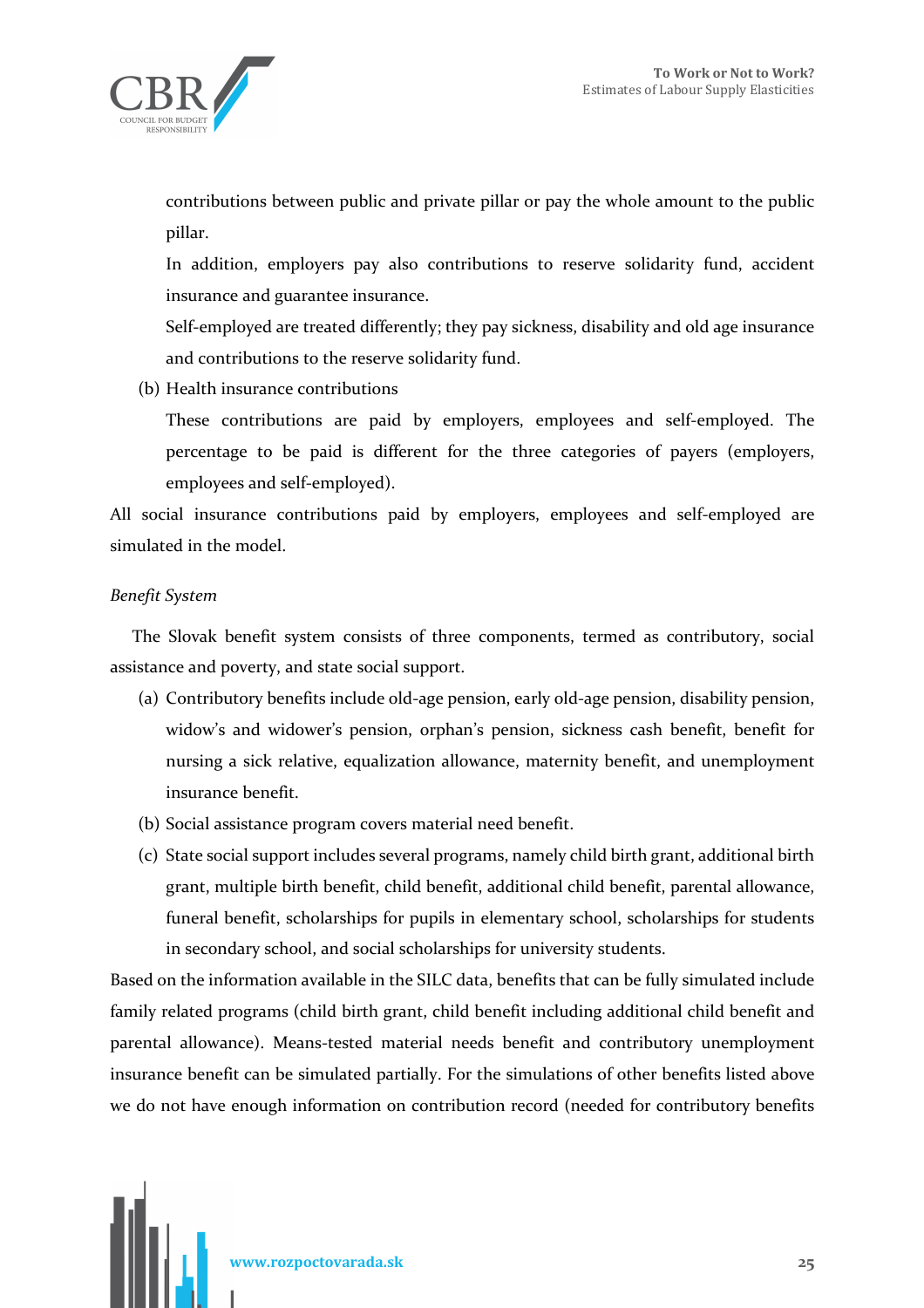like old-age pensions). Scholarships, which are means-tested, are not simulated – since the grades of potentially eligible students are not available.

For our labour force participation modelling, two aspects of simulations should be considered. First, eligibility to certain benefits depends on the labour market status of a person (being employed / unemployed), namely contributory unemployment benefit<sup>24</sup> and meanstested material needs benefit<sup>25</sup>. The remaining three simulated benefits mentioned in the previous paragraph are family related instruments. Eligibility conditions for these benefits do not change when labour market status of a person changes. A second aspect that should be taken into account is the fact that several benefits, namely maternity benefit, parental allowance and unemployment benefit are supposed to be received subsequently and not simultaneously. Moreover, their eligibility period might be shorter than the length of income reference period (which is one year). In order to allow for changes in receiving different benefits during the income reference period, a key modelling challenge is to simulate respective transfers on monthly basis depending on their eligibility requirements. The benefits are simulated in the following order: maternity benefit, parental allowance and unemployment benefit if one is eligible for it. These simulations are already beyond the current extent of EUROMOD.

 $\overline{a}$ <sup>24</sup> Unemployment benefit is a payment to individuals who are registered as unemployed and fulfil the eligibility conditions. The amount is proportional to the previous earned salary and the benefit is paid for a maximum period of 6 months. Benefit is simulated under a set of simplifying assumptions – regarding both amount and allocation.

<sup>25</sup> Material needs benefit is a social assistance instrument that is designed to guarantee the basic living standards. It is composed of the basic benefit and four different allowances (activation, protection, health care and housing). The assessment unit for the evaluation of this benefit is a family. The actual amount is computed as a difference between all claims to which a family is entitled to and their assessed income. The benefit is allocated to the head of the assessment unit. This benefit can be simulated only partially; all components needed to compute the assessed income, health care and housing allowances are available, but the dataset does not contain all the information necessary to allocate the activation and protection allowances precisely. Therefore, simulations are performed under simplifying assumptions.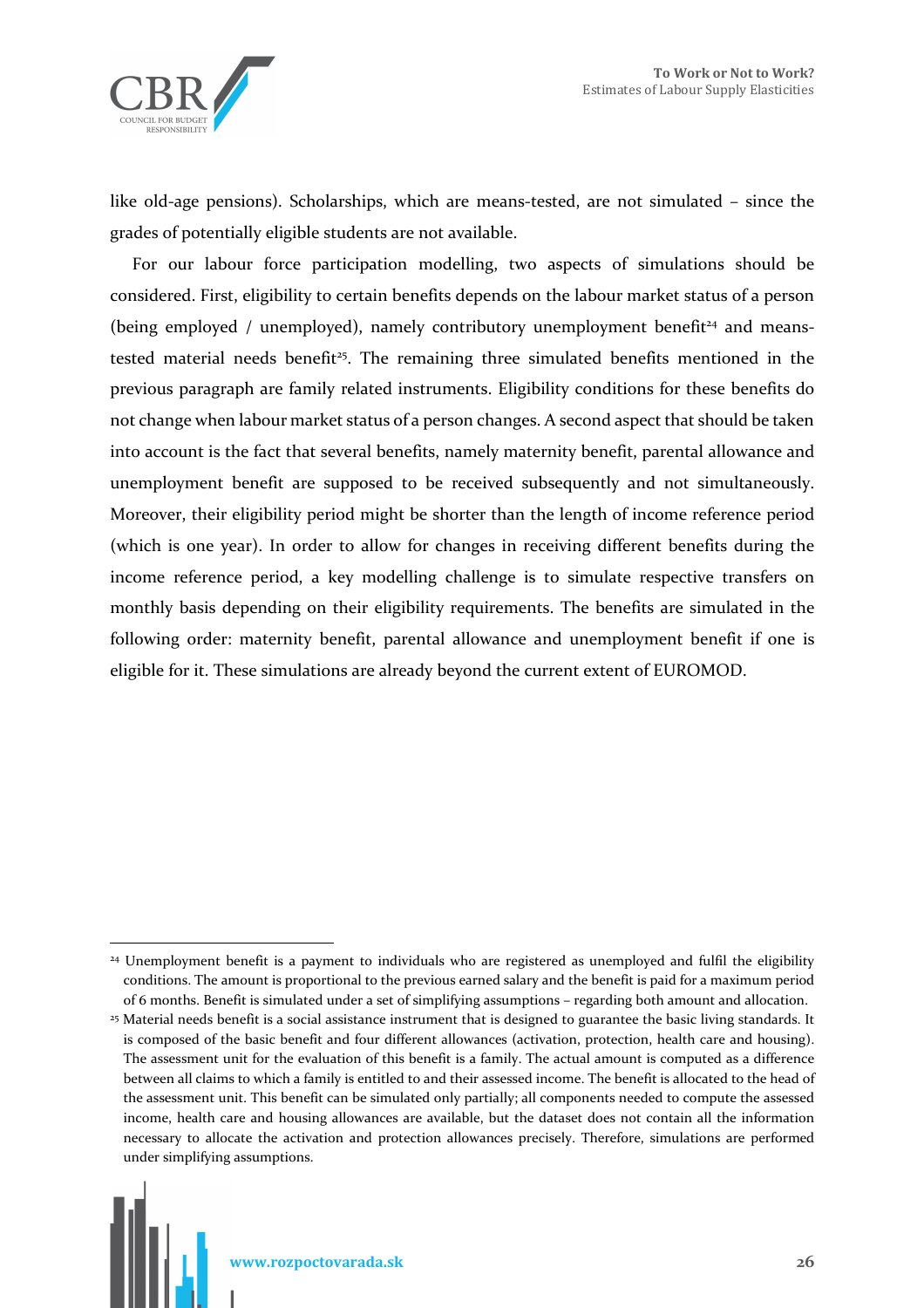

# **Table A1: Components of constructed variables in the model<sup>26</sup>**

| List of variables - definitions       |                                                                                                                                                                                                                                                                                                                                               |
|---------------------------------------|-----------------------------------------------------------------------------------------------------------------------------------------------------------------------------------------------------------------------------------------------------------------------------------------------------------------------------------------------|
| Active                                | Binary indicator that equals 1 if the person is economically active in the<br>income reference period.                                                                                                                                                                                                                                        |
| Employed                              | Binary indicator that equals 1 if the person is employed in the income<br>reference period.                                                                                                                                                                                                                                                   |
| Gains to work $(log W)$               | Variable defined as the difference between net income and transfers lost due<br>to taking up a job. Net income is defined as the sum of income from<br>employment and non-labour income. Income from employment is given in<br>net terms, i.e. as a gross wage minus social security contributions and taxes.                                 |
|                                       | Labour income consists of the following SILC variables: Gross wages, Self-<br>employment income, Other payments made by employers, Income from<br>agreements, Fringe benefits, Severance payments, Termination pay (lump<br>sum), Income from abroad.                                                                                         |
|                                       | Non-labour income consists of the following SILC variables: Private pensions,<br>Investment income-interests, Disability benefit, Old-age pensions, Widow's,<br>widower's and orphan's pension, Other survivor benefits, Sickness and nursing<br>benefits, Means-tested scholarships, Maternity benefit, Child birth grant, Child<br>benefit. |
|                                       | Transfers comprise of*: Parental allowance, Contributory unemployment<br>benefit, Material needs benefit.                                                                                                                                                                                                                                     |
| Non-labour income<br>(logNY)          | Variable defined as the sum of transfers, other individual's non-labour<br>income and income of other members of the household.                                                                                                                                                                                                               |
| Female                                | Binary variable that equals 1 if the person is woman, o if man.                                                                                                                                                                                                                                                                               |
| Education group dummies               | 3 binary variables are created based on ISCED classification (EDU: Primary<br>[reference cat.], EDU: Secondary, EDU: Tertiary). If the person belongs to<br>a group according to his highest degree awarded, the corresponding binary<br>variable equals 1, otherwise o.                                                                      |
| Age group dummies                     | 3 binary variables are created based on age groups (Age 15-24 [reference<br>cat.], Age $25-49$ , Age $50+$ ). If the person belongs to a group according to his<br>age, the corresponding dummy variable equals 1, otherwise o.                                                                                                               |
| <b>Actual/Potential</b><br>experience | Variable representing the ratio of person's actual and potential experience in<br>years. Actual experience in paid work is reported. Potential experience is<br>expressed as the number of years since the person has finished his education.                                                                                                 |
| <b>Chronic disease</b>                | Binary indicator that equals to 1 if the person reports a chronic/long standing<br>disease.                                                                                                                                                                                                                                                   |
|                                       | Mother with child under Binary indicator that equals to 1 if the person is a mother of a child that is<br>younger than 3 years.                                                                                                                                                                                                               |
| 3у.<br>Student                        | Binary indicator that equals to 1 if the person is a student, o otherwise.                                                                                                                                                                                                                                                                    |
| Pensioner                             | Binary indicator that equals to 1 if the person is a pensioner, o otherwise.                                                                                                                                                                                                                                                                  |
| <b>Working Partner</b>                | Person has a working partner                                                                                                                                                                                                                                                                                                                  |
|                                       |                                                                                                                                                                                                                                                                                                                                               |

# **List of variables - definitions**

<sup>&</sup>lt;sup>26</sup> Variable names are given in bold.



 $\overline{a}$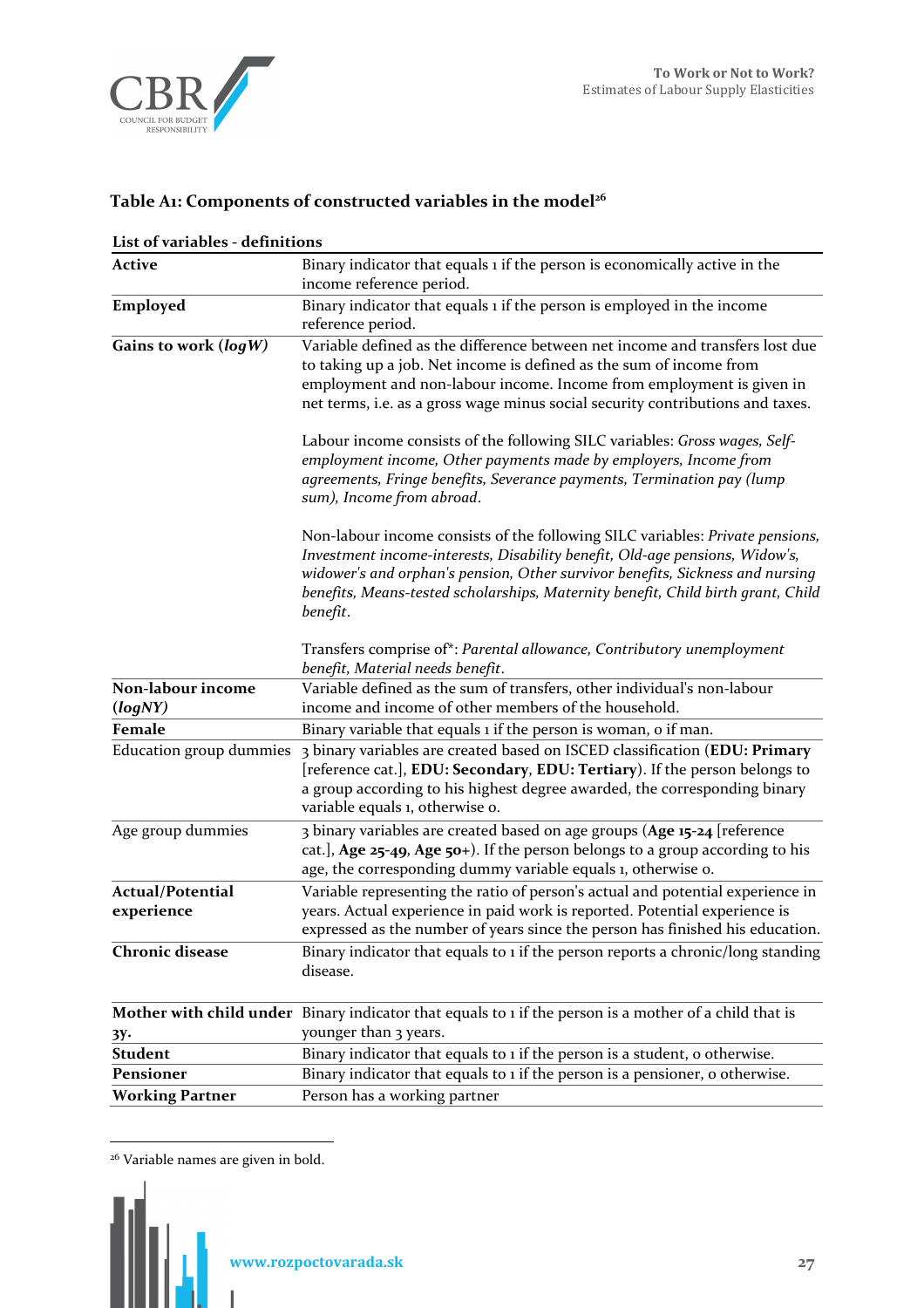

| Family status dummies        | 5 binary variables are created based on family status (Single [reference]<br>category], Married, Separated, Divorced, Widowed). If the person belongs<br>to a group according to his family status, the corresponding dummy variable<br>equals 1, otherwise o.                                                |
|------------------------------|---------------------------------------------------------------------------------------------------------------------------------------------------------------------------------------------------------------------------------------------------------------------------------------------------------------|
| Age                          | Variable indicating the person's age.                                                                                                                                                                                                                                                                         |
| Age $^{\wedge}$ <sub>2</sub> | The person's age squared.                                                                                                                                                                                                                                                                                     |
| Degree of urbanisation       | 3 binary variables are created based on number of inhabitants of the area<br>where the person resides (Dense [reference category], Average, Sparse). If<br>the person belongs to a group according to the degree of urbanization of his<br>residence, the corresponding dummy variable equals 1, otherwise o. |
| capita                       | Regional value added per Variable representing the value added per capita in the region of the person's<br>residence (in log).                                                                                                                                                                                |
| <b>Mortgages and loans</b>   | Binary indicator that equals 1 if the person pays a mortgage or loan in the<br>income reference period.                                                                                                                                                                                                       |
| Car ownership                | Binary indicator that equals 1 if the person owns a car.                                                                                                                                                                                                                                                      |

*\*Note: Transfers that do not change subject to change in the labour market state of the person are included in non-labour income. We denote as transfers those variables that change their value subject to change of the labour market state.*

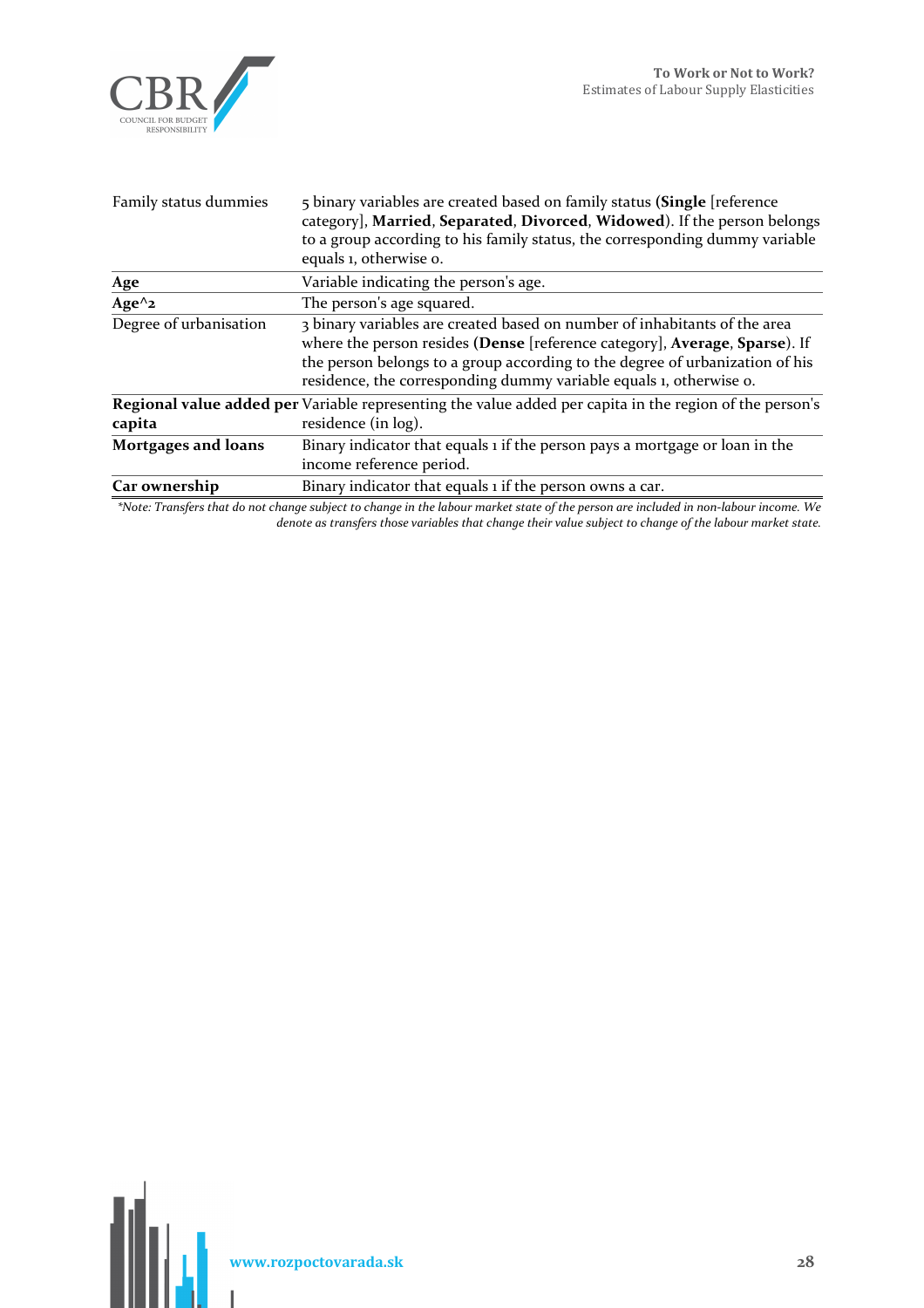

| <b>Dataset</b>                              | SK-SILC 2010 |              |              | SK-SILC 2011 | SK-SILC 2012 |             |  |
|---------------------------------------------|--------------|--------------|--------------|--------------|--------------|-------------|--|
| Variable                                    | Mean         | Std. Dev.    | Mean         | Std. Dev.    | Mean         | Std. Dev.   |  |
| Active                                      | 0.643        | 0.479        | 0.629        | 0.483        | 0.635        | 0.482       |  |
| Employed                                    | 0.583        | 0.493        | 0.571        | 0.495        | 0.572        | 0.495       |  |
| Gains to work                               | 435.708      | 289.214      | 455.490      | 374.488      | 484.665      | 298.725     |  |
| Log of Gains to work                        | 5.839        | 0.851        | 5.864        | 0.875        | 5.966        | 0.800       |  |
| Non-labour income                           | 643.883      | 446.706      | 680.971      | 551.937      | 697.309      | 475.057     |  |
| Log of Non-labour income                    | 6.198        | 0.846        | 6.241        | 0.851        | 6.270        | 0.857       |  |
| Transfers                                   | 54.656       | 78.507       | 59.830       | 84.918       | 64.840       | 90.783      |  |
| Male                                        | 0.471        | 0.499        | 0.469        | 0.499        | 0.468        | 0.499       |  |
| Female                                      | 0.529        | 0.499        | 0.531        | 0.499        | 0.532        | 0.499       |  |
| <b>Education: Primary</b>                   | 0.161        | 0.368        | 0.158        | 0.365        | 0.153        | 0.360       |  |
| <b>Education: Secondary</b>                 | 0.664        | 0.472        | 0.655        | 0.475        | 0.651        | 0.477       |  |
| <b>Education: Tertiary</b>                  | 0.175        | 0.380        | 0.187        | 0.390        | 0.196        | 0.397       |  |
| Age 15-24                                   | 0.209        | 0.407        | 0.205        | 0.404        | 0.200        | 0.400       |  |
| Age 25-49                                   | 0.439        | 0.496        | 0.430        | 0.495        | 0.429        | 0.495       |  |
| Age 50+                                     | 0.352        | 0.478        | 0.364        | 0.481        | 0.371        | 0.483       |  |
| Actual/Potential experience                 | 0.924        | 1.891        | 0.893        | 1.820        | 0.872        | 1.728       |  |
| Chronic disease                             | 0.267        | 0.442        | 0.277        | 0.448        | 0.262        | 0.440       |  |
| Mother with child under 3y.                 | 0.028        | 0.165        | 0.025        | 0.157        | 0.026        | 0.160       |  |
| Pensioner                                   | 0.176        | 0.381        | 0.183        | 0.387        | 0.183        | 0.387       |  |
| Student                                     | 0.154        | 0.361        | 0.154        | 0.361        | 0.152        | 0.359       |  |
| <b>Working Partner</b>                      | 0.371        | 0.483        | 0.361        | 0.480        | 0.359        | 0.480       |  |
| Family: Single                              | 0.343        | 0.475        | 0.352        | 0.478        | 0.358        | 0.479       |  |
| Family: Married                             | 0.542        | 0.498        | 0.527        | 0.499        | 0.517        | 0.500       |  |
| Family: Separated                           | o            | $\mathbf{o}$ | $\mathbf{o}$ | $\mathbf 0$  | $\mathbf{o}$ | $\mathbf 0$ |  |
| Family: Divorced                            | 0.056        | 0.231        | 0.062        | 0.241        | 0.065        | 0.247       |  |
| Family: Widowed                             | 0.058        | 0.234        | 0.060        | 0.237        | 0.059        | 0.236       |  |
| Age                                         | 41.767       | 16.422       | 42.257       | 16.552       | 42.373       | 16.492      |  |
| Density: Dense                              | 0.265        | 0.441        | 0.253        | 0.435        | 0.242        | 0.428       |  |
| Density: Average                            | 0.323        | 0.467        | 0.321        | 0.467        | 0.310        | 0.463       |  |
| Density: Sparse                             | 0.412        | 0.492        | 0.426        | 0.494        | 0.448        | 0.497       |  |
| Regional value added per capita<br>(in log) | $-4.684$     | 0.359        | $-4.638$     | 0.359        | $-4.588$     | 0.372       |  |
| Mortgages and loans                         | 0.283        | 0.451        | 0.248        | 0.432        | 0.247        | 0.431       |  |
| Car ownership                               | 0.699        | 0.459        | 0.707        | 0.455        | 0.716        | 0.451       |  |
| Sample size                                 | 13,071       |              | 12,555       |              | 12,686       |             |  |

# **Table A2: Descriptive statistics of the estimation samples SK-SILC 2010 -2012**

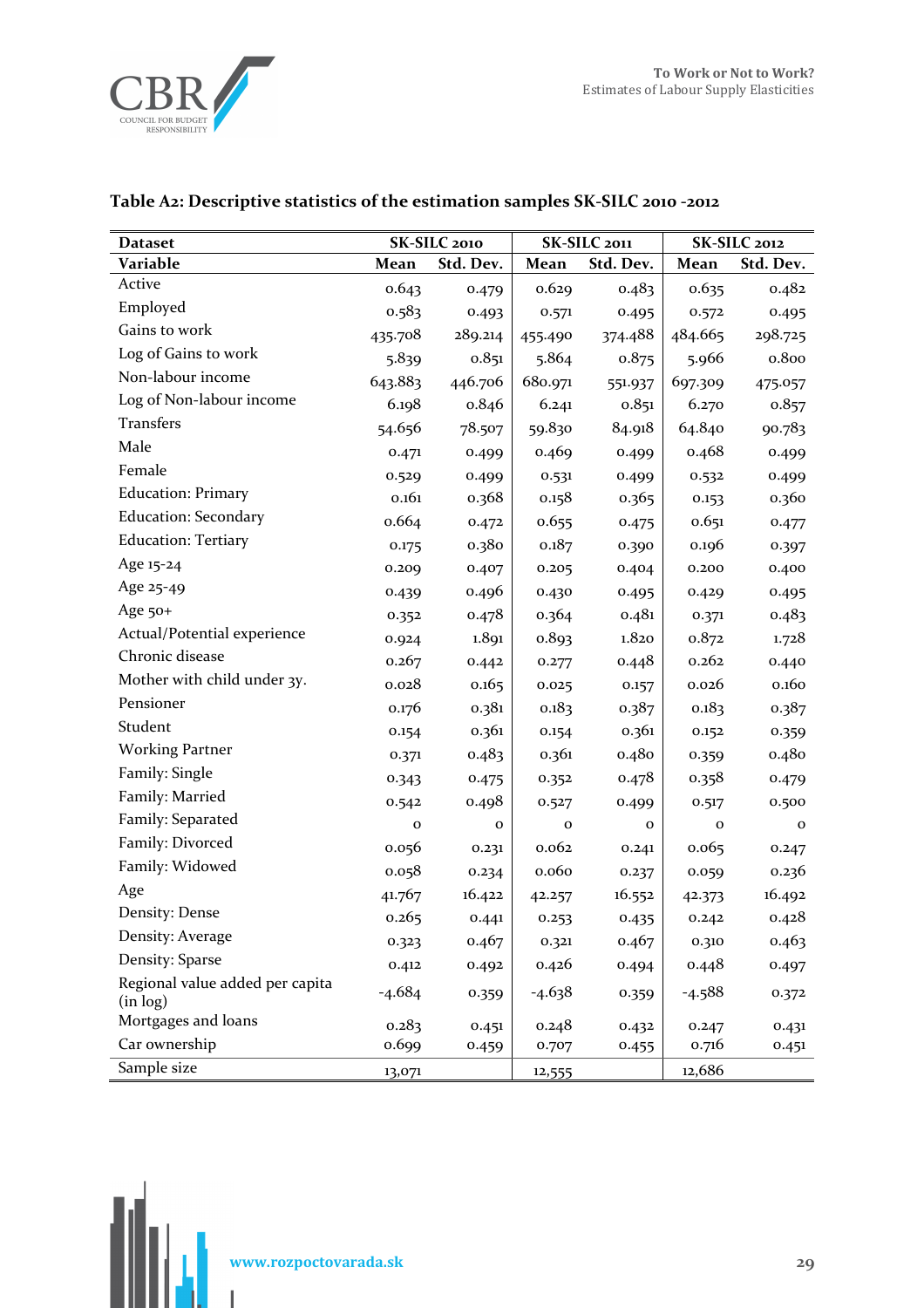

### **Table A3: Potential Wage for the Unemployed computed via Heckman Selection Methodology**

| <b>Regression Equation</b>                       |          |     |              |
|--------------------------------------------------|----------|-----|--------------|
| Density: Average                                 | 0.017    | *   | (0.010)      |
| Density: Sparse                                  | 0.012    |     | (0.010)      |
| Regional value added per capita (log)            | 0.103    | *** | (0.011)      |
| Age                                              | 0.119    | *** | (0.003)      |
| Age $\wedge$ <sub>2</sub>                        | $-0.137$ | *** | (0.003)      |
| (EDU: Secondary)*Age                             | 0.001    | **  | (0.000)      |
| (EDU: Tertiary)*Age                              | 0.006    | *** | (0.000)      |
| Constant                                         | 6.605    | *** | (0.068)      |
| <b>Selection Equation</b>                        |          |     |              |
| logNY                                            | $-0.327$ | *** | (0.014)      |
| <b>FEMALE</b>                                    | $-0.242$ | *** | (0.018)      |
| EDU: Secondary                                   | 1.175    | *** | (0.073)      |
| <b>EDU</b> : Tertiary                            | 1.161    | *** | (0.089)      |
| Age up to 25                                     | $-0.043$ |     | (0.044)      |
| Age 50+                                          | 0.096    | *** | (0.037)      |
| Actual/Potential experience                      | 0.161    | *** | (0.010)      |
| Chronic disease                                  | $-0.523$ | *** | (0.020)      |
| Mother with child under 3y.                      | $-1.755$ | *** | (0.047)      |
| Pensioner                                        | $-2.192$ | *** | (0.046)      |
| Student                                          | $-1.508$ | *** | (0.038)      |
| Family: MARRIED                                  | 0.38     | *** | (0.032)      |
| Family: DIVORCED                                 | 0.32     | *** | (0.043)      |
| Family: WIDOWED                                  | 0.396    | *** | (0.054)      |
| Has Working Partner                              | 0.455    | *** | (0.026)      |
| Mortgages and loans                              | 0.11     | *** | (0.019)      |
| Car ownership                                    | 0.392    | *** | (0.019)      |
| Density: Average                                 | $-0.184$ | *** | (0.024)      |
| Density: Sparse                                  | $-0.318$ | *** | (0.023)      |
| Regional value added per capita (log)            | 0.185    | *** | (0.026)      |
| Age                                              | $-0.004$ |     | (0.007)      |
| Age $^{\wedge}$ <sub>2</sub>                     | 0.003    |     | (0.008)      |
| (EDU: Secondary)*Age                             | $-0.01$  | *** | (0.002)      |
| (EDU: Tertiary)*Age                              | -0.002   |     | (0.002)      |
| Year 2010                                        | $-0.002$ |     | (0.021)      |
| Year 2011                                        | 0.09     | *** | $_{(0.020)}$ |
| Constant                                         | 3.381    | *** | (0.218)      |
| N                                                | 36,283   |     |              |
| N censored                                       | 16,254   |     |              |
| LR test of indep. eqns. (rho = $o$ ): chi $2(i)$ | 2,795    | *** |              |
| inverse Mills ratio (lambda)                     | $-0.431$ |     |              |

*Note: Standard errors in parentheses, \*\*\* p<0.01, \*\* p<0.05, \* p<0.1. Reference categories for the dummies: Density of settlement (ref. Dense), Education (ref. Elementary), Family status (ref. Single), Year (ref. 2009)* 

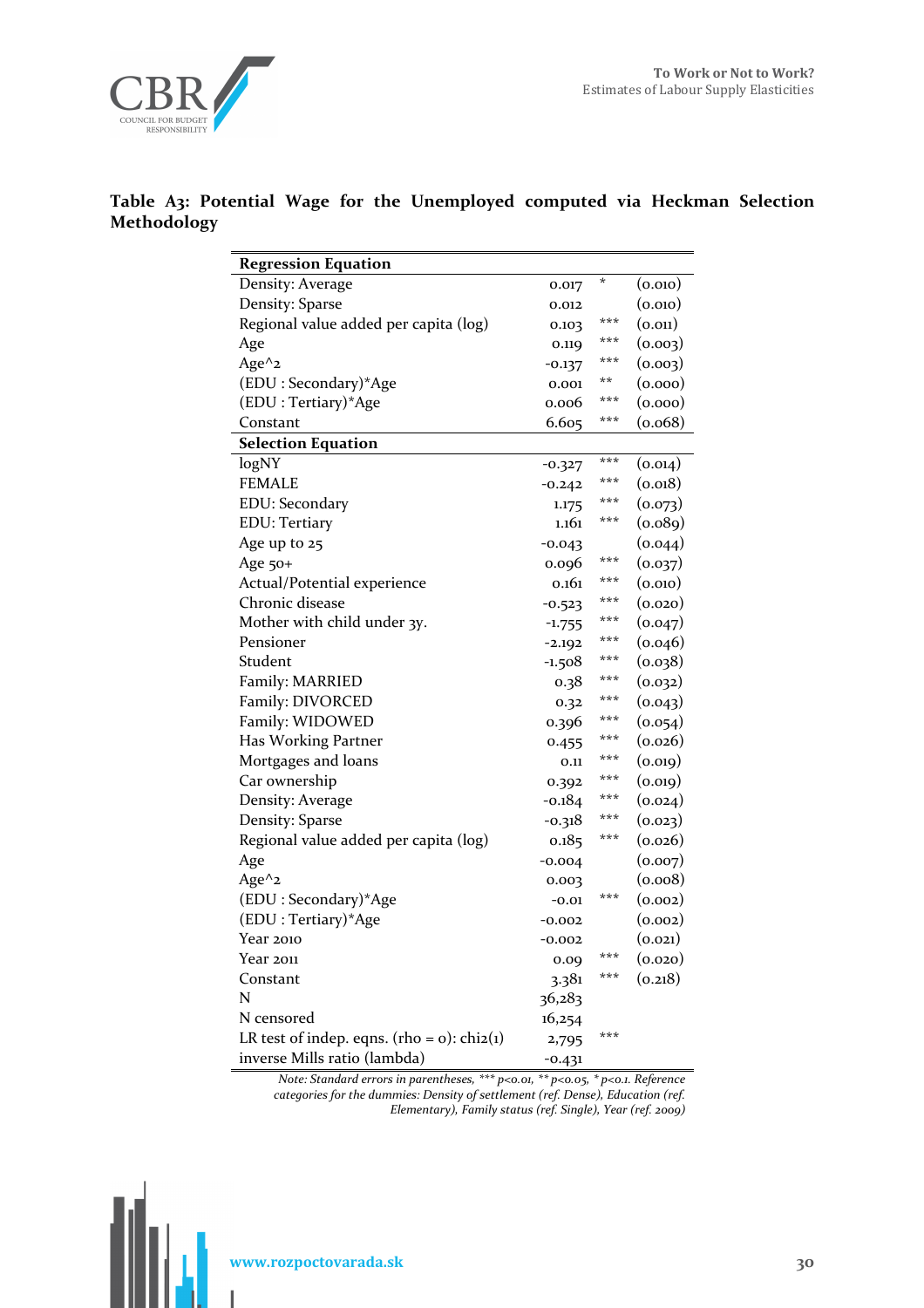

### **Table A4: Structural probit model**

| Dependent variable: ACTIVE |          |       | Dependent variable: EMP |                            |          |     |         |
|----------------------------|----------|-------|-------------------------|----------------------------|----------|-----|---------|
| $\log W$                   | 0.670    | ***   | (0.062)                 | $\log W$                   | 0.572    | *** | (0.069) |
| logNY                      | $-0.305$ | ***   | (0.019)                 | logNY                      | $-0.357$ | *** | (0.016) |
| <b>FEMALE</b>              | $-0.124$ | ***   | (0.023)                 | <b>FEMALE</b>              | $-0.100$ | *** | (0.018) |
| EDU: Secondary             | 0.646    | ***   | (0.039)                 | EDU: Secondary             | 0.868    | *** | (0.034) |
| <b>EDU</b> : Tertiary      | 0.758    | ***   | (0.049)                 | <b>EDU</b> : Tertiary      | 1.104    | *** | (0.044) |
| Actual/Potential<br>exper. | 0.164    | ***   | (0.041)                 | Actual/Potential<br>exper. | 0.156    | *** | (0.053) |
| Age up to 25               | 0.469    | ***   | (0.051)                 | Age up to 25               | 0.150    | *** | (0.047) |
| Age $50+$                  | $-0.199$ | ***   | (0.030)                 | Age $50+$                  | $-0.055$ | *   | (0.029) |
| Chronic disease            | $-0.833$ | ***   | (0.027)                 | Chronic disease            | $-0.601$ | *** | (0.024) |
| Mother w. child $<$ 3y.    | $-2.409$ | ***   | (0.057)                 | Mother w. child $\lt$ 3y.  | $-1.984$ | *** | (0.059) |
| Pensioner                  | $-2.284$ | ***   | (0.049)                 | Pensioner                  | $-1.858$ | *** | (0.050) |
| Student                    | $-1.916$ | ***   | (0.051)                 | Student                    | $-0.837$ | *** | (0.042) |
| Family: MARRIED            | 0.160    | ***   | (0.040)                 | Family: MARRIED            | 0.252    | *** | (0.032) |
| Family: DIVORCED           | 0.290    | ***   | (0.055)                 | Family: DIVORCED           | 0.336    | *** | (0.048) |
| Family: WIDOWED            | 0.134    | $***$ | (0.058)                 | Family: WIDOWED            | 0.309    | *** | (0.060) |
| Has Working Partner        | 0.388    | ***   | (0.033)                 | Has Working Partner        | 0.576    | *** | (0.028) |
| Mortgages and loans        | 0.167    | ***   | (0.025)                 | Mortgages and loans        | 0.142    | *** | (0.020) |
| Car ownership              | 0.127    | ***   | (0.024)                 | Car ownership              | 0.329    | *** | (0.023) |
| Year 2010                  | $-0.060$ | **    | (0.026)                 | Year 2010                  | $-0.030$ |     | (0.022) |
| Year 2011                  | 0.026    |       | (0.027)                 | Year 2011                  | 0.018    |     | (0.023) |
| Constant                   | $-2.568$ | ***   | (0.551)                 | Constant                   | $-2.440$ | *** | (0.603) |
| N                          | 36,283   |       |                         | N                          | 36,283   |     |         |
| R <sub>2</sub> pseudo      | 0.628    |       |                         | R <sub>2</sub> pseudo      | 0.507    |     |         |

*Note: Standard errors in parentheses, \*\*\* p<0.01, \*\* p<0.05, \* p<0.1. Reference categories for the dummies: Education (ref. Elementary), Family status (ref. SINGLE), Year (ref. 2009).* 

*Note: Standard errors in parentheses, \*\*\* p<0.01, \*\* p<0.05, \* p<0.1. Reference categories for the dummies: Education (ref. Elementary), Family status (ref. SINGLE), Year (ref. 2009).*